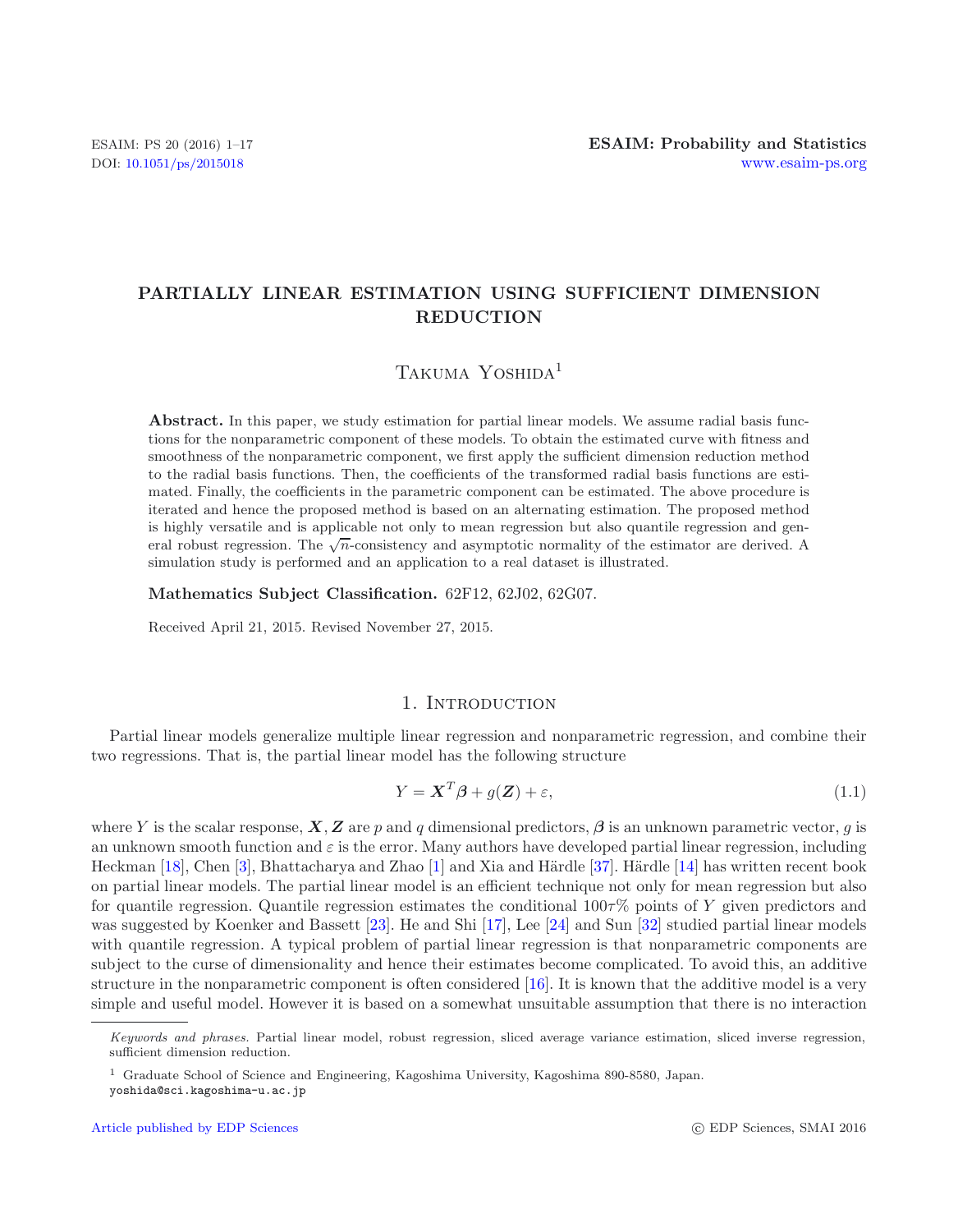between components of the predictor vector. This has motivated us to investigate the surface smoothing problem in the nonparametric component of partial linear models.

In this paper, we consider  $(1.1)$ , investigate the conditional mean and quantile of Y given predictors, and propose a smooth estimation of g. When  $q \geq 2$ , the computational cost of the estimation of g grows and estimation is unstable if nonparametric smoothing methods such as the kernel or spline method, are used. This is particularly prominent in quantile regression. Therefore to simplify the estimation of  $q$ , we approximate  $q$ using the radial basis function models defined as

$$
S(z) = \sum_{k=1}^{K} c_k \phi_k(z) = \mathbf{c}^T \phi(z),
$$

where  $\phi(z) = (\phi_1(z), \ldots, \phi_K(z))^T$  is a known radial basis function vector and  $\boldsymbol{c} = (c_1, \ldots, c_K)^T$  is an unknown parameter vector. We estimate  $c_1,\ldots,c_K$  instead of estimating g directly. Although [\(1.1\)](#page-0-0) is regarded as a fully parametric model when using the radial basis function models, the least squares estimation leads a wiggly curve being obtained. Therefore we should improve the estimation of g to have both fitness and smoothness. Wood [\[36\]](#page-16-10) proposed thin plate regression splines, which is the penalized least squares method with an integral of the square of the mth derivative of  $S(z)$ . Although his method is useful, it can only be applied to mean regression. We want to construct an efficient estimator that works even with for quantile regression. In general, we consider M-estimation including mean, quantile and general robust regression. We propose a new estimation method using the sufficient dimension reduction (SDR) method.

Before describing the proposed method, we now briefly introduce the SDR method. For the response  $Y \in \mathbb{R}$ and the predictor  $\mathbf{Z} \in \mathbb{R}^q$ , consider the matrix  $B \in \mathbb{R}^{q \times d}$  ( $d < q$ ) satisfying

<span id="page-1-0"></span>
$$
Y \perp Z \mid B^T Z. \tag{1.2}
$$

In other words, the conditional distribution of Y given  $Z$  is similar to that of Y given  $B<sup>T</sup>Z$ . Thus, the dimension of the predictor is reduced from q to d. The matrix B satisfying  $(1.2)$  and its common space are called a dimension reduction subspace. There are a variety of SDR methods in the literature, including sliced inverse regression [\[26](#page-16-11)], sliced average variance estimation [\[6\]](#page-16-12), minimum average variance estimation [\[38](#page-16-13)], directional regression [\[27\]](#page-16-14) and related methods by several other authors. The SDR method for partial linear models has also been developed by Chiaromonte *et al.* [\[5\]](#page-16-15), Wang *et al.* [\[35](#page-16-16)] and Feng *et al.* [\[12\]](#page-16-17). The partial dimension reduction subspace is defined as the matrix B such that

$$
Y \perp Z \mid X, B^T Z \tag{1.3}
$$

and its common spaces. Roughly speaking, the partial linear model combined with the SDR method is given as

<span id="page-1-1"></span>
$$
Y = \mathbf{X}^T \boldsymbol{\beta} + g(B^T \mathbf{Z}) + \varepsilon.
$$

When the number of rows of B is  $d = 1$ , the model can be regarded as a partial linear single index model. For this case, Carroll *et al.* [\[2\]](#page-16-18), Yu and Ruppert [\[39\]](#page-16-19), Xia and Härdle [\[37\]](#page-16-3) and Ding *et al.* [\[8](#page-16-20)] studied the estimation methods and properties of mean regression. Wang *et al.* [\[35\]](#page-16-16) proposed the SDR method for partial linear single index models. However to find B satisfying  $(1.3)$  for  $d = 1$  or greater, the nonparametric regression with response  $X$  and predictor  $Z$  is needed. Therefore when the dimension of  $X$  is larger than 2, the estimation becomes complicated. This motivates us to apply the SDR method  $(1.2)$  (but not  $(1.3)$ ) to the nonlinear component of the partial linear models.

Our idea is simple and our proposed method is based on alternating estimation. If *β* is know in [\(1.1\)](#page-0-0), then the problem is reduced to the nonlinear regression between  $Y - X^T \beta$  and  $g(Z)$ . Together with radial basis functions, we consider the matrix  $\Theta \in \mathbb{R}^{K \times d} (d \leq K)$  satisfying

$$
Y - \mathbf{X}^T \boldsymbol{\beta} \perp \boldsymbol{\phi}(\mathbf{Z}) \mid \Theta^T \boldsymbol{\phi}(\mathbf{Z}).
$$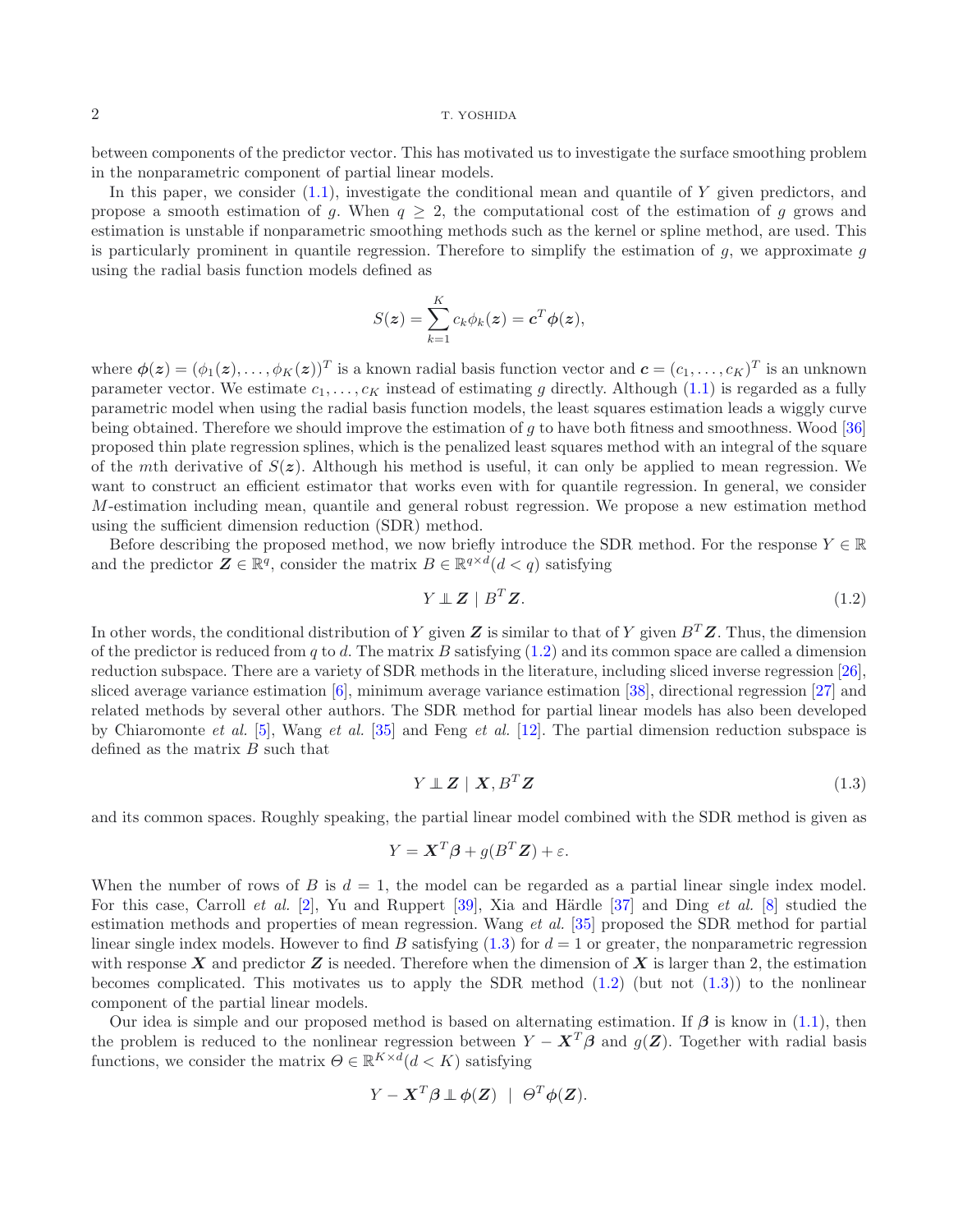Using this  $\Theta$ , [\(1.1\)](#page-0-0) is modified to

$$
Y - \mathbf{X}^T \boldsymbol{\beta} = h(\Theta^T \boldsymbol{\phi}(\mathbf{Z})) + \varepsilon,
$$

where h is redefined as the function from  $\mathbb{R}^d$  to  $\mathbb{R}$ . Since  $\Theta^T \phi(Z)$  is the linear transformation of the nonlinear predictor, we expect to estimate q well even if h has a simple form. Actually, in this paper, h is assumed to be the linear model  $h(x_1,\ldots,x_d) = w_1x_1+\ldots+w_dx_d$ , where  $w_1,\ldots,w_d$  are unknown parameters. In practice, the pilot estimator of  $\beta$  is needed to estimate  $\Theta$ . Therefore by first using an initial  $\beta_0$ , we estimate  $\Theta$  and g. Then,  $\beta$  is estimated *via* multiple linear regression with  $Y - \hat{g}$  versus  $\vec{X}$ , where  $\hat{g}$  is the estimator of g obtained in the previous step. Thus, the alternating estimation is proceed. To find and estimate  $\Theta$ , an existing method can be used. In our paper, a comparison with the SDR method is not discussed and we mainly use the sliced inverse regression (SIR). The proposed method can be applied to mean regression, quantile regression and general robust regression. Futher, it can also be applied it to composite quantile regression  $[42]$ ). A composite quantile regression (CQR) assumes that there exist common covariate effects in a range of quantiles such that the quantile levels only differ in terms of the intercept. Zou and Yuan [\[42\]](#page-16-21) showed that the relative efficiency of the CQR is 70% greater than that of the least squares estimators. Furthermore CQR performs well even if the error distribution is non-normal. These efficient properties of the CQR motivate us to develop the proposed method for CQR.

The remainder of this paper is organized as follows. In Section 2, we elaborate on the new estimation method for partial linear models. We then use the general convex loss function and hence construct the estimator based on the literature of robust regression literature. The estimation is based on alternation. Section 3 investigates the  $\sqrt{n}$ -consistency and asymptotic normality of the estimator. Section 4 describes an example of the regression problem to which the proposed method is applicable. In Section 5, we report the results of a simulation study and provide an application to real data. Discussion and future study are given in Section 6. Proofs of the main theorem of this paper are in the Appendix.

# 2. ESTIMATION

We suppose that an independent and identically distributed (i.i.d.) random sample  $\{(Y_i, \mathbf{X}_i, \mathbf{Z}_i) : i =$  $1, \ldots, n$  of  $(Y, X, Z)$  is modeled by a partial linear model

<span id="page-2-0"></span>
$$
Y_i = \mu + \mathbf{X}_i^T \boldsymbol{\beta} + g(\mathbf{Z}_i) + \varepsilon_i,\tag{2.1}
$$

where Y is an one dimensional response,  $\mathbf{X} \in \mathbb{R}^p$  and  $\mathbf{Z} \in \mathbb{R}^q$  are predictor,  $\boldsymbol{\beta} = (\beta_1, \ldots, \beta_p)^T$  is an unknown parameter vector,  $g : \mathbb{R}^q \to \mathbb{R}$  is an unknown function and  $\varepsilon_i$  is the error and is assumed to be independent of  $(X, Z)$ .

<span id="page-2-1"></span>Then, we assume the function  $q$  can be written by radial basis function models as follows

$$
g(\mathbf{z}) = g(\boldsymbol{\phi}(\mathbf{z})) = \sum_{k=1}^{K} u_k \phi_k(\mathbf{z}) = \mathbf{u}^T \boldsymbol{\phi}(\mathbf{z}),
$$
\n(2.2)

where  $\mu$  is an unknown intercept parameter,  $\mathbf{u} = (u_1, \ldots, u_K)^T \in \mathbb{R}^K$  is an unknown vector,  $\phi(\mathbf{z}) =$  $(\phi_1(z),\ldots,\phi_K(z))^T$ ,  $\phi_k(z) = \phi(||z - \kappa_k||)$  and  $\kappa_1,\ldots,\kappa_K \in \mathbb{R}^q$  are q-dimensional fixed knots. Here for any  $(\varphi_1(z), \ldots, \varphi_K(z))^2$ ,  $\varphi_k(z) = \varphi(||z - \kappa_k||)$  and  $\kappa_1, \ldots, \kappa_K \in \mathbb{R}^4$  are q-dimensional fixed knots. Here for any vector  $\boldsymbol{a}, ||\boldsymbol{a}|| = \sqrt{\boldsymbol{a}^T \boldsymbol{a}}$ . Although several  $\phi$  can be considered, we use the thin pla the form

$$
\phi_k(\boldsymbol{z}) = \phi(||\boldsymbol{z} - \boldsymbol{\kappa}_k||) = \begin{cases} ||\boldsymbol{z} - \boldsymbol{\kappa}_k||^{2m-q}, & q \text{ odd}, \\ ||\boldsymbol{z} - \boldsymbol{\kappa}_k||^{2m-q} \log ||\boldsymbol{z} - \boldsymbol{\kappa}_k||, & q \text{ even}, \end{cases}
$$

where m is an integer satisfying  $2m - q > 0$  that controls the smoothness of  $\phi$ .

Applying this, [\(2.1\)](#page-2-0) can be written as

$$
Y_i = \mu + \boldsymbol{X}_i^T \boldsymbol{\beta} + \boldsymbol{u}^T \boldsymbol{\phi}(\boldsymbol{Z}_i) + \varepsilon_i.
$$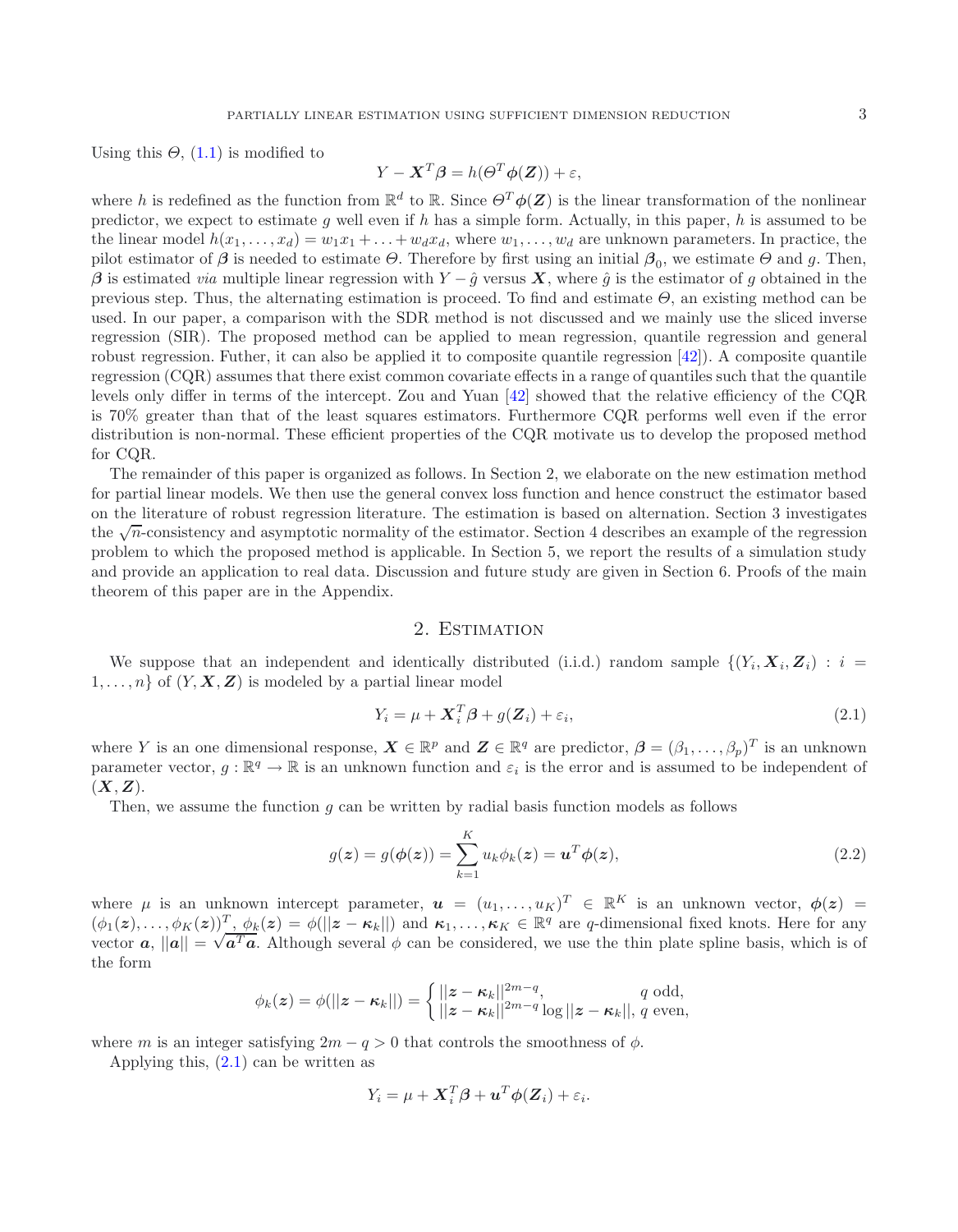We wish is to estimate  $(\beta, u)$  in the context of general robust methods. Using the objective function  $\rho : \mathbb{R} \to \mathbb{R}$ , the ordinary estimator  $(\tilde{\mu}, \tilde{\boldsymbol{\beta}}, \tilde{\boldsymbol{u}})$  of  $(\mu, \boldsymbol{\beta}, \boldsymbol{u})$  is defined as

$$
(\tilde{\mu}, \tilde{\boldsymbol{\beta}}, \tilde{\boldsymbol{u}}) = \underset{\mu, \boldsymbol{\beta}, \boldsymbol{u}}{\operatorname{argmin}} \left\{ \sum_{i=1}^{n} \rho (Y_i - (\mu + \boldsymbol{X}_i^T \boldsymbol{\beta} + \boldsymbol{u}^T \boldsymbol{\phi}(\boldsymbol{Z}_i))) \right\}.
$$
 (2.3)

<span id="page-3-1"></span>However in this method, the estimator  $\tilde{q}(z) = \tilde{u}^T \phi(z)$  of q is not suitable for prediction since  $\tilde{q}$  will have a wiggly curve with large K. Furthermore the controlling the number and location of the knots is a very serious problem. Wood [\[36](#page-16-10)] proposed the penalized least squares method, but this method is only useful for mean regression.

To improve this issue, we propose to obtain an estimator of (*β*,*u*) with fitness and smoothness. We apply the SDR method to the nonlinear term g. Let  $F(y - \beta^T x | \mathbf{Z})$  be the conditional distribution of  $Y - \beta^T X$  given  $\mathbf{Z}$ . We then consider the equation

<span id="page-3-0"></span>
$$
F(y - \beta^T x | \phi(Z)) = F(y - \beta^T x | \Theta^T \phi(Z)),
$$
\n(2.4)

where  $\Theta$  is a  $K \times d$  matrix. Suppose there exists  $\Theta$  such that [\(2.4\)](#page-3-0) is satisfied. Then [\(2.1\)](#page-2-0) can be written as

$$
Y_i - \boldsymbol{X}_i^T \boldsymbol{\beta} = \mu + h(\boldsymbol{\Theta}^T \boldsymbol{\phi}(\boldsymbol{Z}_i)) + \varepsilon_i,
$$

where  $h : \mathbb{R}^d \to \mathbb{R}$  satisfies

$$
h(\Theta^T \phi(\mathbf{Z})) = h(\boldsymbol{\theta}_1^T \phi(\mathbf{Z}), \dots, \boldsymbol{\theta}_d^T \phi(\mathbf{Z})),
$$

with  $\Theta = [\theta_1, \ldots, \theta_d]$  and  $\theta_j \in \mathbb{R}^K$ ,  $j = 1, \ldots, d$ . Furthermore we assume that

$$
h(x_1,\ldots,x_d)=\sum_{j=1}^d w_j x_j,
$$

where  $\mathbf{w} = (w_1, \ldots, w_d)^T$  is an unknown parameter vector. We note that the function h is reduced to [\(2.2\)](#page-2-1) when  $d = K$ . In other words, the proposed method becomes similar to  $(2.3)$ . Therefore we generally consider  $d \ll K$ . We rewrite  $\Theta = [\boldsymbol{\theta}_1, \dots, \boldsymbol{\theta}_d]$ 

<span id="page-3-2"></span>Let  $\mathcal{Z} = \{ \Theta \in \mathbb{R}^{K \times d} | F(y - x^T \beta | \phi(Z)) = F(y - x^T \beta | \Theta^T \phi(Z)) \}$  Then the parameters are estimated *via* 

$$
\min_{\mu,\beta,\boldsymbol{w}}\sum_{i=1}^{n}\rho\left(Y_{i}-\mu-\boldsymbol{\beta}^{T}\boldsymbol{X}_{i}-\boldsymbol{w}^{T}\boldsymbol{\Theta}^{T}\boldsymbol{\phi}(\boldsymbol{Z}_{i})\right) \text{ subject to } \boldsymbol{\Theta}\in\Xi.
$$
\n(2.5)

However the optimization of the solution of [\(2.5\)](#page-3-2) is difficult and hence the estimation is based on mutual iteration. If  $\beta$  is known, then the model is

$$
Y_i - \boldsymbol{\beta}^T \boldsymbol{X}_i = \mu + \boldsymbol{w}^T \boldsymbol{\Theta}^T \boldsymbol{\phi}(\boldsymbol{Z}_i) + \varepsilon_i.
$$

and we can then estimate  $\Theta$  by the SDR method and  $(\mu, \mathbf{w})$  by minimizing the loss function  $\rho$ . On the other hand,  $\beta$  can be estimated *via* the ordinary parametric method when  $\Theta$  and  $(\mu, \mathbf{w})$  are known. Thus, we estimate the parameters in accordance with the model at each stage. The algorithm is that for a given initial  $\beta_{(0)}$  and  $t = 1, 2, \ldots$ , we iterate

$$
\Theta_{(t)} = \text{Applying the SDR method to } \{ (Y_i - \boldsymbol{\beta}_{(t-1)}^T \mathbf{X}_i, \boldsymbol{\phi}(\mathbf{Z}_i)) : i = 1, ..., n \},
$$

$$
(\mu_{(t)}, \mathbf{w}_{(t)}) = \underset{\mu, \mathbf{w}}{\text{argmin}} \left\{ \sum_{i=1}^n \rho (Y_i - \hat{\mu} - \boldsymbol{\beta}_{(t-1)}^T \mathbf{X}_i - \mathbf{w}^T (\boldsymbol{\Theta}_{(t)}^T \boldsymbol{\phi}(\mathbf{Z}_i)))^T ) \right\},
$$

$$
\boldsymbol{\beta}_{(t)} = \underset{\boldsymbol{\beta}}{\text{argmin}} \left\{ \sum_{i=1}^n \rho (Y_i - \mu_{(t)} - \boldsymbol{\beta}^T \mathbf{X}_i - \mu_{(t)} - \mathbf{w}_{(t)}^T \boldsymbol{\Theta}_{(t)}^T \boldsymbol{\phi}(\mathbf{Z}_i)) \right\}
$$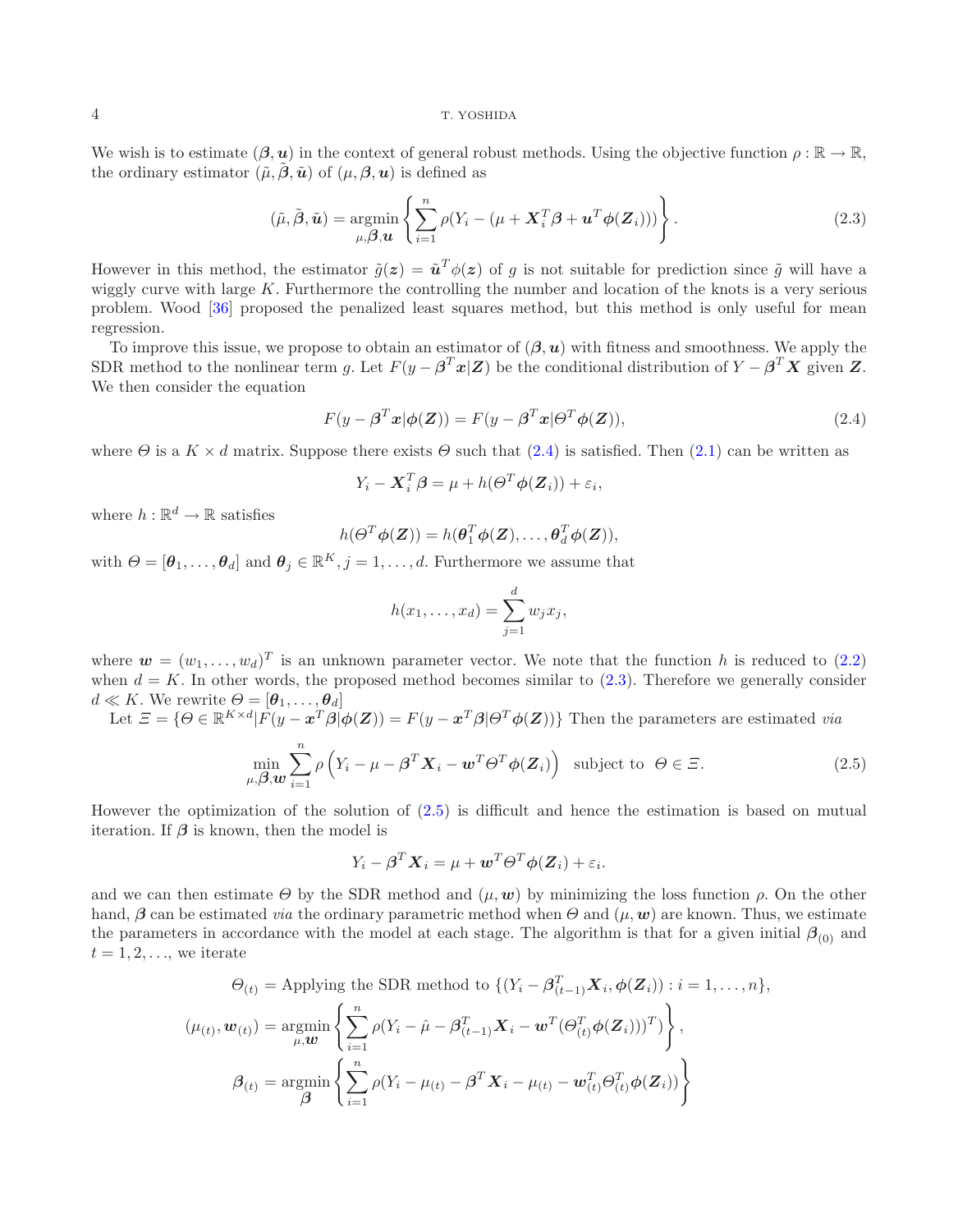until  $(\beta_{(t)}, \mu_{(t)}, \omega_{(t)}, \Theta_{(t)})$  converges. For the SDR method, sliced inverse regression (SIR), sliced average variance estimation (SAVE), minimum average variance estimation (MAVE) and others can be used.

**Remark 2.1.** We assume that the joint distribution of  $(Y_i, X_i, Z_i)$  and  $(Y_i, X_j, Z_j)$  are independent and same. This i.i.d. setting is needed to use the SDR method in the estimation of the nonlinear component. In the estimation of the parametric component, this i.i.d. assumption would be relaxed. However for this, the additional discussion is needed and this beyond the scope of this paper.

**Remark 2.2.** In our method,  $(\mu, \beta, w)$  and  $\Theta$  are estimated separately. It is known that for such alternating method, there is the uncertainty of the estimator in estimation of  $\Theta$  is not incorporated in the estimation of  $(\mu, \beta, \mathbf{w})$  and *vice versa*. From this, it is possible to encounter the problem that the estimation may be bias or the standard error of the estimators of  $(\mu, \beta, w)$  or  $\Theta$  may be under-estimated. Therefore additional step to incorporate the estimation uncertainty in the first step is desired but it may be difficult since the relationship between  $\Theta$  and  $\beta$  is nonlinear. On the other hand, we expect that the approximation of bias and variance of the estimator can be calculated using bootstrap method. However in each replication of bootstrap, the dimension d of  $\Theta$  is different and hence this should be adjusted appropriately. Thus the problem of the estimation uncertainty of the proposed method is important but this is posited as future study in this paper.

**Remark 2.3.** The intercept  $\mu$  should be included in the nonlinear component g but not the parametric component. Otherwise, the nonlinear smoothing  $Y_i - \boldsymbol{X}_i^T \boldsymbol{\beta}_{(t)}$  versus  $\{\boldsymbol{\Theta}_{(t)}\}^T \boldsymbol{\phi}(\boldsymbol{Z}_i)$  is not able to work well.

**Remark 2.4.** The algorithm is stopped when  $||\beta_{(t)} - \beta_{(t-1)}||_{\infty} < \delta$  for some constant  $\delta$ , where  $|| \cdot ||_{\infty}$  is the maximum norm. In Section 5, we set  $\delta = 10^{-6}$ . On the other hand, it is sufficient that the iteration number of the estimation is low when a fixed d and a good initial estimate  $\beta_{(0)}$  are used. In fact,  $\beta$  in [\(2.3\)](#page-3-1) works reasonably well, in contrast to the nonlinear component. In the numerical study in Section 5, we see that a low iteration number leads to good performance although it is not further discussed in this paper since the discussion of the optimal iteration time is beyond its scope.

**Remark 2.5.** If a different d is used in each iteration, one should determine that the stopping rule of the iteration depends only on  $\beta$ . In this case, the convergence of *w* may be pointless since the dimension of *w* is different in each iteration. Incidentally, several techniques to determine d have been proposed. In particular, Zhu *et al.* [\[41\]](#page-16-22) proposed an elegant method using a so-called Bayesian information criterion (BIC). Their method is also useful in our models (see Sect. 5).

**Remark 2.6.** One of related technique to our method is that the single index models (SIM). In SIM, the linear transformation of the predictor vector is considered. Then the dimension of the predictor is reduced to one dimension and the nonparametric smoothing is applied to the scalar response and the transformed predictor. On the other hand, the proposed method considers the linear transformation of the nonlinear function of the predictor. Next the multiple linear regression method is applied. The disadvantage of SIM is that the transformed predictor is always one dimension and hence the loss of information may be occurred. In our method, there is no such restriction. Not that the second step estimation becomes complicated since we use the multiple linear regression. Thus, our method is easy to use. In Section 5, we compare the proposed method with SIM and other existing methods.

# 3. Theoretical result

In this section, theoretical properties of the proposed method are studied. In particular, the  $\sqrt{n}$ –consistency and asymptotic normality of  $(\beta(t_), \mu(t_), \boldsymbol{w}(t_), \Theta(t_))$  are derived. The estimators  $\beta(t_)$  and  $\mu(t_), \boldsymbol{w}(t_)$  are obtained by minimizing the loss function. However, the estimating system of  $\Theta_{(t)}$  is different from minimizing  $\rho$ . First, we consider the consistency of  $\Theta_{(t)}$  although it has already been shown to be consistent for SIR (see, [\[26](#page-16-11)]). Next the asymptotic normality of  $(\beta_{(t)}, \mu_{(t)}, \mathbf{w}_{(t)})$  is derived.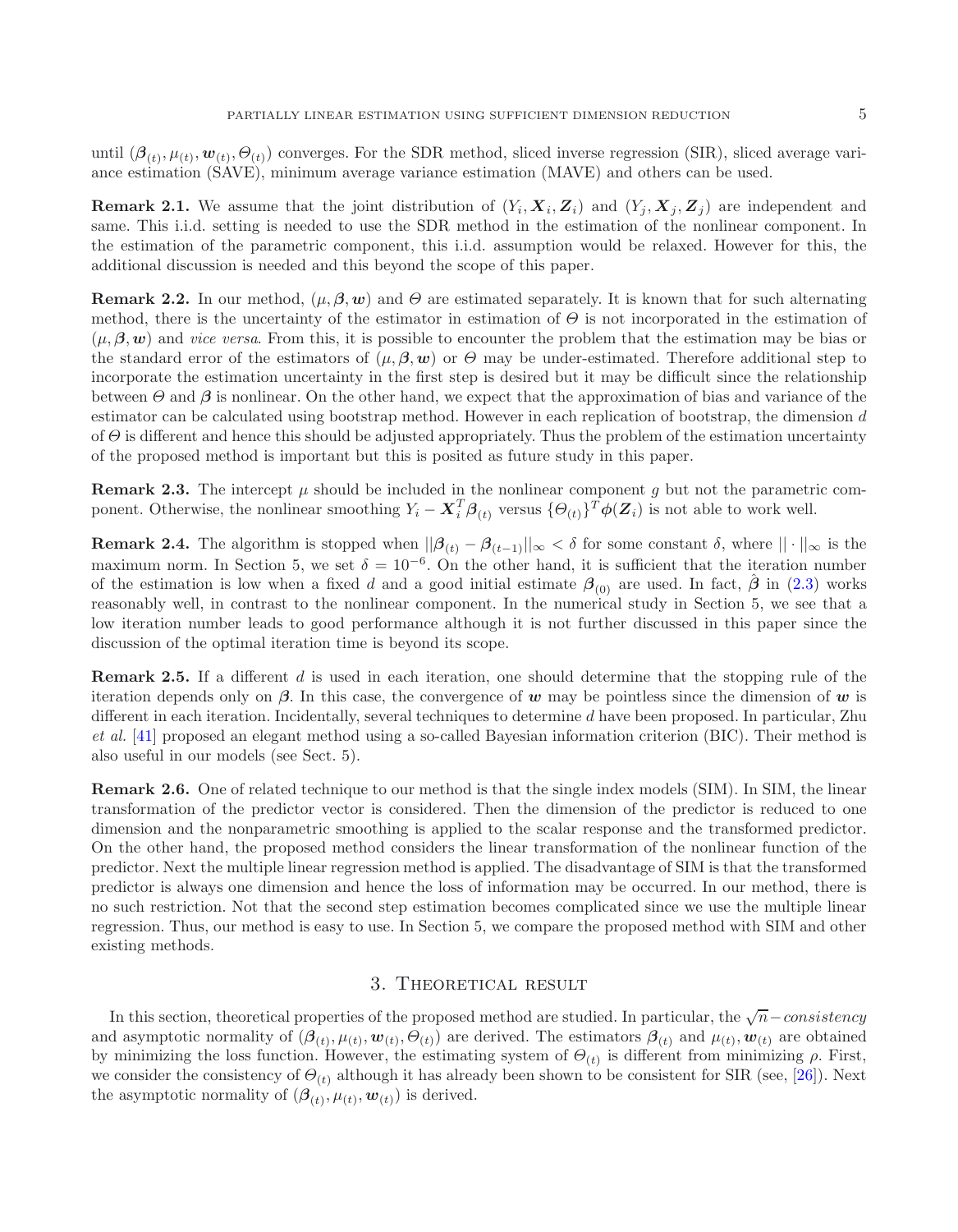For simplicity, for any function U, we write  $E[U(Y, x, z)] \equiv E[U(Y, X, Z)|X = x, Z = z]$ . Furthermore when U is a vector,  $Cov[U(Y, x, z)]$  is the covariance matrix of U. We define the true parameters  $\beta, \mu, w, \Theta$ . Note that  $Θ$  is concerned with SIR. We define the dimension reduction subspace  $Θ = \{Θ \in \mathbb{R}^{K \times d} | F(y - x^T β_0 | φ(Z)) =$  $F(y - x^T \beta_0 | \Theta^T \phi(Z))$ . To use SIR, let  $\Lambda = \text{Cov}[\phi(Z) - E[\phi(Z)] | Y - X^T \beta_0]$  and  $G = \text{Cov}[\phi(Z)]$ . Then we consider the eigen equation

$$
A\boldsymbol{\theta}_j = \lambda_j G\boldsymbol{\theta}_j, \ \ j = 1, \dots, K,
$$

where  $\lambda_1 \geq \ldots \geq \lambda_K \geq 0$  are eigenvalues and  $\theta_1, \ldots, \theta_K$  are corresponding eigenvectors. We then define  $\Theta = [\theta_1,\ldots,\theta_d]$  for  $d \leq K$ . The parameter  $\beta_0$  is not specified here although a brief discussion is presented in Remark 8. Using the above  $\Theta$ , the true  $(\beta, \mu, \mathbf{w})$  is defined as the minimizer of

<span id="page-5-2"></span>
$$
E[\rho(Y - \mu - \mathbf{x}^T \boldsymbol{\beta} - \mathbf{w}^T \boldsymbol{\Theta}^T \boldsymbol{\phi}(\mathbf{z}))].
$$
\n(3.1)

For the asymptotic consistency of  $\Theta_{(t)}$ , the following assumptions are needed.

#### **Assumptions A.**

- A1. For any  $c \in \mathbb{R}^K$ ,  $E[c^T \phi(Z)|\Theta^T \phi(Z)]$  is linear in  $\{\theta_{\frac{1}{n}}^T \phi(Z), \dots, \theta_{\frac{d}{n}}^T \phi(Z)\}.$
- A2. For any  $s \in \mathbb{R}$ , the function  $m(s) = E[\phi(\mathbf{Z})|Y \mathbf{X}^T \boldsymbol{\beta}_0 = s]$  has continuous first order differentials.
- A3. The matrix  $G = E[\{\phi(\mathbf{Z}) E[\phi(\mathbf{Z})]\}^2]$  is positive definite.

Assumption A1 is important because it requires the vectors  $\{\theta_1,\ldots,\theta_d\}$  to be contained in the dimension reduction subspace. Assumptions A2 and A3 are needed to construct the  $\sqrt{n}$ -consistent estimator of  $\theta \in \Theta$ .

<span id="page-5-0"></span>**Assumption B.** For t-steps of iteration,  $\beta_{(t-1)} = \beta_0 + O_P(n^{-1/2})$ .

**Theorem 3.1.** *Under the assumptions* A *and* B, *for*  $n \to \infty$ *,* 

$$
\Theta_{(t)} = \Theta + O_P(n^{-1/2})
$$

and  $\Theta^{(t)}$  converges to an dimension reduction subspace at order  $\sqrt{n}$ .

Using Theorem [3.1,](#page-5-0) we derive the asymptotics for  $w_{(t)}$  and  $\beta_{(t)}$ . Then we give some additional assumptions for the loss function  $\rho$ . To simplify, we define  $r(x, z) = x^T \beta + w^T \Theta \phi(z)$ . Let  $\Psi(s) = E[\rho(Y - r(x, z) - s)],$  $\Psi'(s) = d\Psi(s)/ds$  and  $\Psi''(s) = d^2\Psi(s)/ds^2$ .

## **Assumptions C.**

C1.  $\Psi(0|X)$  is not 0.

- C2.  $\Psi(s)$ ,  $\Psi'(s)$  and  $\Psi''(s)$  as functions of s are bounded and continuous for the neighborhood of 0.
- C3. There exists  $\gamma > 0$  such that for any x and z,

$$
E[|\rho'(Y-r(\boldsymbol{x},\boldsymbol{z}))|^{2+\gamma}] < \infty.
$$

C4.

$$
\lim_{s \to 0} \frac{1}{s^2} E[\{\rho(Y - r(\bm{x}, \bm{z}) - s) - \rho(Y - r(\bm{x}, \bm{z})) - \rho'(Y - r(\bm{x}, \bm{z})) s\}^2] = 0.
$$

Assumptions C are important for the asymptotic theory of robust regression (see, [\[11,](#page-16-23) [13\]](#page-16-24)) To show the asymptotic normality of  $w_{(t)}$  and  $\beta_{(t)}$ , we present some new notation. For the function  $\nu$  of Y, let  $\Sigma_x(\nu)$  $\text{Cov}[\sqrt{E[\nu(Y)|\boldsymbol{X},\boldsymbol{Z}]}|\boldsymbol{X}]$  and let  $\Sigma_{\phi}(\nu)$  be the covariance matrix of  $\sqrt{E[\nu(Y)|\boldsymbol{X},\boldsymbol{Z}]}[1 \{\Theta \phi(\boldsymbol{Z})\}^T]^T$ .

<span id="page-5-1"></span>**Theorem 3.2.** *Under the Assumptions* A, B *and* C, *as*  $n \to \infty$ *,* 

$$
\sqrt{n}\begin{bmatrix} \mu_{(t)} - \mu \\ \boldsymbol{w}_{(t)} - \boldsymbol{w} \end{bmatrix} \xrightarrow{D} N(\mathbf{0}, \Sigma_{\phi}(\rho'')^{-1} \Sigma_{\phi}(\{\rho'\}^2) \Sigma_{\phi}(\rho'')^{-1}),
$$
  

$$
\sqrt{n}(\boldsymbol{\beta}_{(t)} - \boldsymbol{\beta}) \xrightarrow{D} N(\mathbf{0}, \Sigma_{x}(\rho'')^{-1} \Sigma_{x}(\{\rho'\}^2) \Sigma_{x}(\rho'')^{-1}).
$$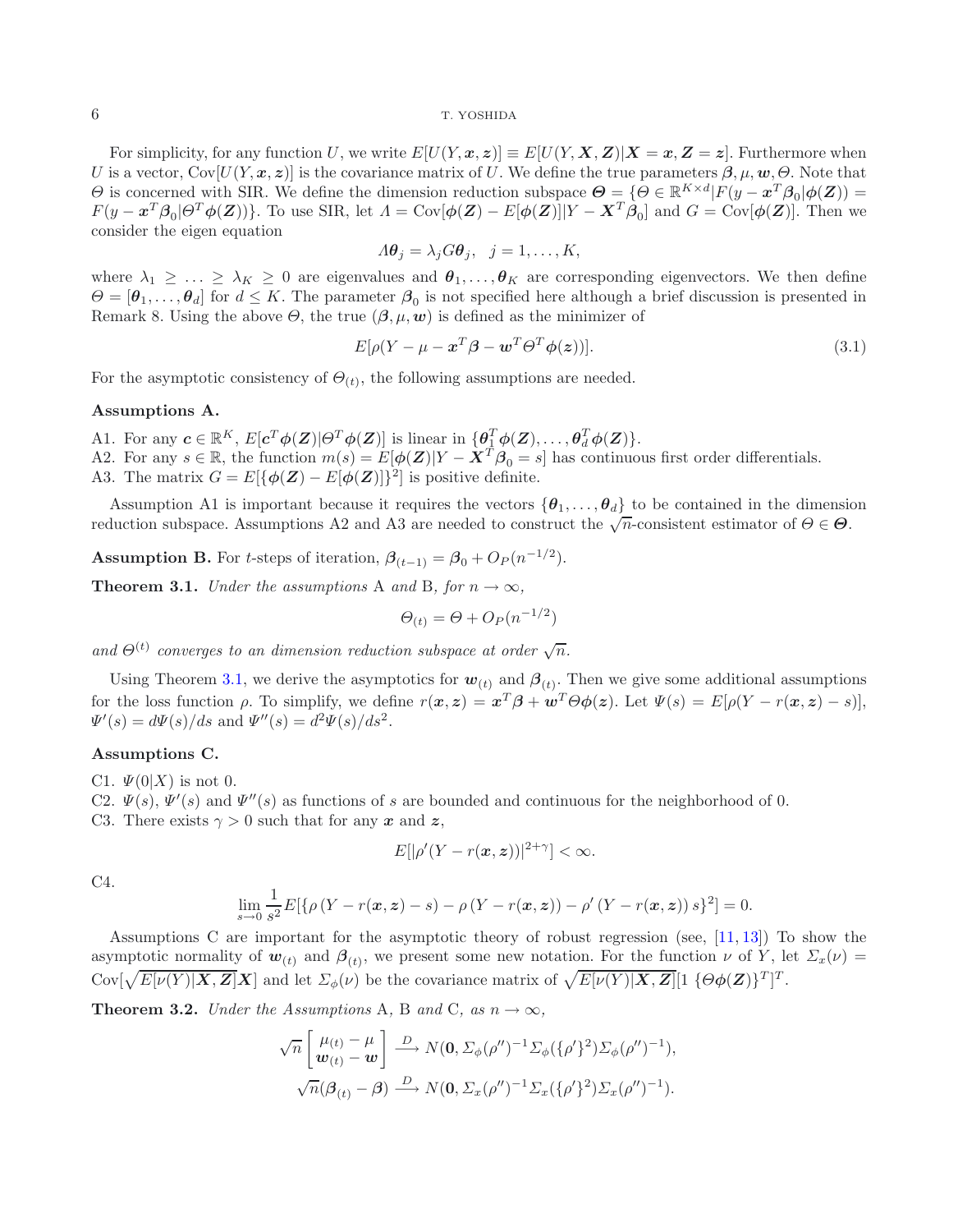We describe the additional discussion about the proposed estimator. From SDR method, the regression model can be expressed as

$$
E[Y - \beta^T X | \Theta^T \phi(Z)] = \mu + h(\Theta^T \phi(Z)) = \mu + \mathbf{w}^T \Theta^T \phi(Z)
$$

under Assumption A1 and the following Remark [3.6.](#page-6-0) If the dimension  $d$  equals  $K$ , the K-vector  $w$  can be replaced to  $w = \Theta^T(\Theta \Theta^T)^{-1}u$  for  $u \in \mathbb{R}^K$ . Thus, the nonlinear regression model is reduced to  $h(\Theta^T \phi(\mathbf{Z}))$  $u^T \phi(Z) = g(Z)$ . Therefore the proposed estimator with  $d = K$  is similar to the ordinary estimator  $\tilde{q}(z)$ and this tends to have an overfitting curve. It is generally known that the complicated model becomes more overfitting. To decrease the overfitting of the estimator, it is good to reduce the number of adjustable parameter, i.e, the dimension of  $w$ . Therefore when  $d < K$  is used, the proposed estimator has smooth curve rather than the ordinary estimator. In other words, the overfitting curve has a large variance. Consequently, the proposed method can be regarded as the variance reduction method.

**Remark 3.3.** In this section, we showed the asymptotic results of the estimator under the assumption that the true nonparametric function  $g(z)$  is equivalent to the radial basis function basis model  $S(z)$ . I other words, we assume that the model bias between  $q(z)$  and  $S(z)$  is 0. It seems that deriving the model bias is unsolved problem and is challenging. Thus, it is posited as future work.

**Remark 3.4.** The definition of  $\beta_0$  is important for obtaining Theorem [3.1.](#page-5-0) In practice, Assumption B is natural although it may seems very strong. For the initial estimates  $\beta_{(0)}$ , we can use [\(2.3\)](#page-3-1). Although Assumptions C are necessary,  $\beta_{(0)}$  then converges to  $\beta_0$ , which is the minimizer of  $E[\rho(Y - x^T \beta - u^T \phi(z))]$ . In other words, the initial estimator  $\beta_{(0)}$  is already consistent estimator of  $\beta_0$ . For this  $\beta_0$ , Theorems [3.1](#page-5-0) and [3.2](#page-5-1) are satisfied. Next for  $t = 1, 2, ..., \hat{\beta}_0$  is defined as the minimizer of [\(3.1\)](#page-5-2). Thus, in each iteration,  $\beta_0$  can be defined so that it satisfies Assumption B.

**Remark 3.5.** We use SIR as the SDR method in this paper. On the other hand, we could have used SAVE, MAVE or other SDR method. However SAVE does not have  $\sqrt{n}$ -consistency unless there is the additional assumption of the so-called constant variance condition (see [\[29](#page-16-25)]) and a bias correction is performed. When  $d = 1$ , the MAVE has  $\sqrt{n}$ -consistency. However when  $d > 1$ , there is no result related to the MAVE. Particularly for  $d \geq 3$ , MAVE needs further study. Although the principle Hessian direction [\[26](#page-16-11)] has  $\sqrt{n}$ -consistency, it is useful only for mean regression and is not suitable for quantile regression. Thus from the viewpoint of  $\sqrt{n}$ -consistent estimates and utilizing quantile regression, we use SIR.

<span id="page-6-0"></span>**Remark 3.6.** Assumption A1 is needed in order to SAVE is included in the dimension reduction subspace. In real data analysis, it is very difficult to decide whether  $\phi(Z)$  satisfies Assumption A1. However, if the distribution of  $\phi(\mathbf{Z})$  is elliptically symmetric, then this condition is guaranteed (see, [\[7\]](#page-16-26)). Furthermore Diaconis and Freedman [\[7](#page-16-26)] showed that all low-dimensional projections of high-dimensional data are approximately normal. In our setting, we should choose a large K to capture the smooth function g. In fact we set  $K = 81$  in the simulation study in Section 5. In this sense, it appears that  $\phi(\mathbf{Z})$  satisfies Assumption A1 naturally.

## 4. Example

The proposed method depends on the functional form of the loss function  $\rho$ . We describe some examples in this section.

# **4.1. Mean regression**

When  $\rho(u) = u^2$  is used, our purpose is to obtain the estimator of the conditional mean function of Y given  $(X, Z)$ . Then we assume that  $\varepsilon$  in [\(2.1\)](#page-2-0) has mean 0 and variance  $\sigma^2 < \infty$ . In this case, the exact form of the estimator  $\beta_{(t)}$  and  $w_{(t)}$  can be obtained and can be expressed as

$$
(\mu_{(t)}, \mathbf{w}_{(t)}^T)^T = (\Theta_{(t)}^T \Phi^T (I - P_x) \Phi \Theta_{(t)})^{-1} \Theta_{(t)}^T \Phi^T (I - P_x) \mathbf{y},
$$
  

$$
\boldsymbol{\beta}_{(t)} = (X^T (I - P_z(t)) X)^{-1} X^T (I - P_z(t)) \mathbf{y},
$$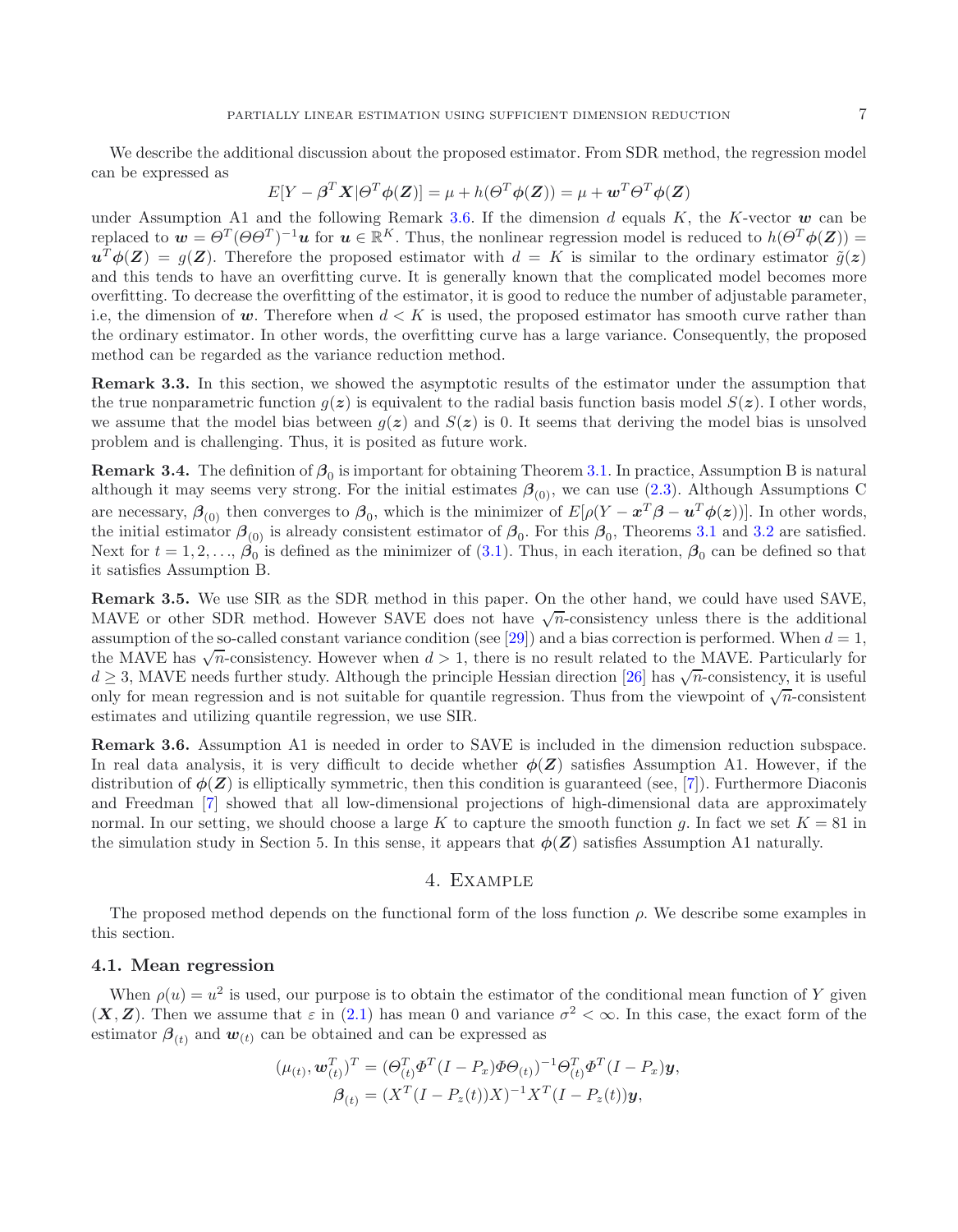where  $y = (y_1, \ldots, y_n)_1^T$ ,  $X = (x_1, \ldots, x_n)^T$ ,  $\Phi = (1_n, \phi(z_1), \ldots, \phi(z_n))^T$ ,  $P_x = X(X^T X)^{-1} X^T$  and  $P_z(t) =$  $\Phi \overline{\Theta}_{(t)} \left( \overline{\Theta_{(t)}^T} \Phi^T \Phi \overline{\Theta_{(t)}} \right)^{-1} \overline{\Theta_{(t)}^T} \Phi^T.$ 

In Theorem [3.2,](#page-5-1) we observe that  $\Sigma_{\phi}(\rho'') = \Sigma_{\phi}(1)$  and  $\Sigma_{\phi}(\{\rho'\}^2) = \sigma^2 \Sigma_{\phi}(1)$ , where  $\sigma^2 = V[Y|\mathbf{X}, \mathbf{Z}]$ . Thus, the asymptotic variance of  $[\mu_{(t)}, \boldsymbol{w}_{(t)}^T]^T$  is reduced to  $\sigma^2 \Sigma_{\phi}(1)^{-1}$ . Similarly, the covariance matrix of  $\boldsymbol{\beta}_{(t)}$  becomes  $\sigma^2 \Sigma_\phi(1)^{-1}$ .

### **4.2. Quantile regression**

Quantile regression estimates the conditional 100τ% quantile of the conditional Y given *X* and *Z*:

$$
\mu(\tau)+\boldsymbol{\beta}(\tau)^T\mathbf{x}+\mathbf{w}(\tau)^T\boldsymbol{\Theta}^T\boldsymbol{\phi}(\mathbf{z}),\ \ \tau\in(0,1).
$$

To estimate  $\mu(\tau), \beta(\tau), \bm{w}(\tau)$ , we use  $\rho(u) = \rho_{\tau}(u) = (\tau - I(u < 0))u$ , which is a so called check function (see [\[22\]](#page-16-27)). Quantile regression can be more efficient than mean regression when the variance of Y is large (or  $\infty$ ) and an outlier is included in the dataset. Since the exact form of the coefficients can not be written, the minimizer of  $\rho_{\tau}$  can be calculated using a linear programming algorithm. Several optimizing methods and related packages have been developed in statistical software R by many authors.

In Theorem [3.2,](#page-5-1) we obtain  $\Sigma_{\phi}(\rho'') = \Sigma_{\phi}(1)/f_{\varepsilon}(b_{\tau})$  and  $\Sigma_{\phi}(\{\rho'\}^2) = \tau(1-\tau)\Sigma_{\phi}(1)$ , where  $f_{\varepsilon}$  is the density of  $\varepsilon$  and  $b_{\tau}$  is the 100 $\tau$ % percentile of  $\varepsilon$ . Therefore the asymptotic variance of  $[\mu_{(t)}, \boldsymbol{w}_{(t)}^T]^T$  can be written as  $(\tau(1-\tau)/f_{\varepsilon}(b_{\tau}))\Sigma_{\phi}(1)^{-1}$ . By similar arguments, the covariance matrix of  $\beta_{(t)}$  is  $(\tau(1-\tau)/f_{\varepsilon}(b_{\tau}))\Sigma_{\phi}(1)^{-1}$ .

# **4.3. Composite quantile regression**

Composite quantile regression (CQR) as proposed by Zou and Yuan [\[42\]](#page-16-21) has good asymptotic efficiency properties compared with least squares in mean regression. The benefit of CQR is that the coefficients of the predictor are the same across different quantile levels. The features of the differences between each quantile level are observed from slope. Let  $0 < \tau_1 < \ldots < \tau_L < 1$  be  $\tau_\ell = \ell/(1+L)(\ell=1,\ldots,L)$ . Then the estimation algorithm for  $w$  and  $\beta$  are as follows:

$$
\begin{split}\n&\left(\mu_{1,(t)},\ldots,\mu_{L,(t)},\mathbf{w}_{(t)}\right) \\
&= \underset{\mu_{1},\ldots,\mu_{L},\mathbf{w}}{\operatorname{argmin}} \left\{ \sum_{\ell=1}^{L} \sum_{i=1}^{n} \rho_{\tau_{\ell}} (Y_{i} - \mu_{\ell} - \boldsymbol{\beta}_{(t-1)}^{T} \mathbf{X}_{i} - \mathbf{w}^{T} \boldsymbol{\Theta}_{(t)}^{T} \boldsymbol{\phi}(\mathbf{Z}_{i}))) \right\}, \\
&\left(b_{1,(t)},\ldots,b_{L,(t)},\boldsymbol{\beta}\right) \\
&= \underset{b_{1},\ldots,b_{L},\boldsymbol{\beta}}{\operatorname{argmin}} \left\{ \sum_{\ell=1}^{L} \sum_{i=1}^{n} \rho_{\tau_{\ell}} (Y_{i} - b_{\ell} - \boldsymbol{\beta}^{T} \mathbf{X}_{i} - \mathbf{w}_{(t)}^{T} \boldsymbol{\Theta}_{(t)}^{T} \boldsymbol{\phi}(\mathbf{Z}_{i}))) \right\},\n\end{split}
$$

where  $\mu_{\ell}$  is the conditional 100 $\tau_{\ell}$ % percentile of  $Y - x^T \beta$  given  $Z$  and  $b_{(\ell)}$  is the conditional 100 $\tau_{\ell}$ % percentile of  $Y - \boldsymbol{w}^T \boldsymbol{\Theta}^T \boldsymbol{\phi}(\boldsymbol{z})$  given **X**. The estimation of  $\boldsymbol{\Theta}$  is not changed. Then we define  $\hat{g}(\boldsymbol{z}) = \mu_{(t)} + \boldsymbol{w}_{(t)}^T \boldsymbol{\Theta}_{(t)}^T \boldsymbol{\phi}(\boldsymbol{z}),$ where  $\mu_{(t)} = (1/L) \sum_{\ell=1}^{L} \mu_{\ell,(t)}$ . However this  $\mu_{(t)}$  is not suitable when  $\varepsilon$  does not have symmetric density. In the Monte Carlo simulation of Section 5.1, since we assume that  $\varepsilon$  has symmetric density, the performance of our method for CQR is evaluated. However in the data example of Section 5.2, this  $\varepsilon$ 's assumption is uncertain. Therefore we will not use CQR in our example and its improvement is beyond the scope of this paper.

In terms of optimization methods, the MM algorithm proposed by Hunter and Lange [\[19](#page-16-28)] is empirically efficient. Although this MM algorithm is for quantile regression, it can easily be extended to CQR.

From the proof of Theorem 2.1 of Zou and Yuan [\[42](#page-16-21)], we obtain

$$
E[\{\rho'(Y-h(\boldsymbol{x},\boldsymbol{z}))\}^2|\boldsymbol{X},\boldsymbol{Z}] = \sum_{k,\ell=1}^K \min(\tau_k,\tau_\ell)(1-\max(\tau_k,\tau_\ell))
$$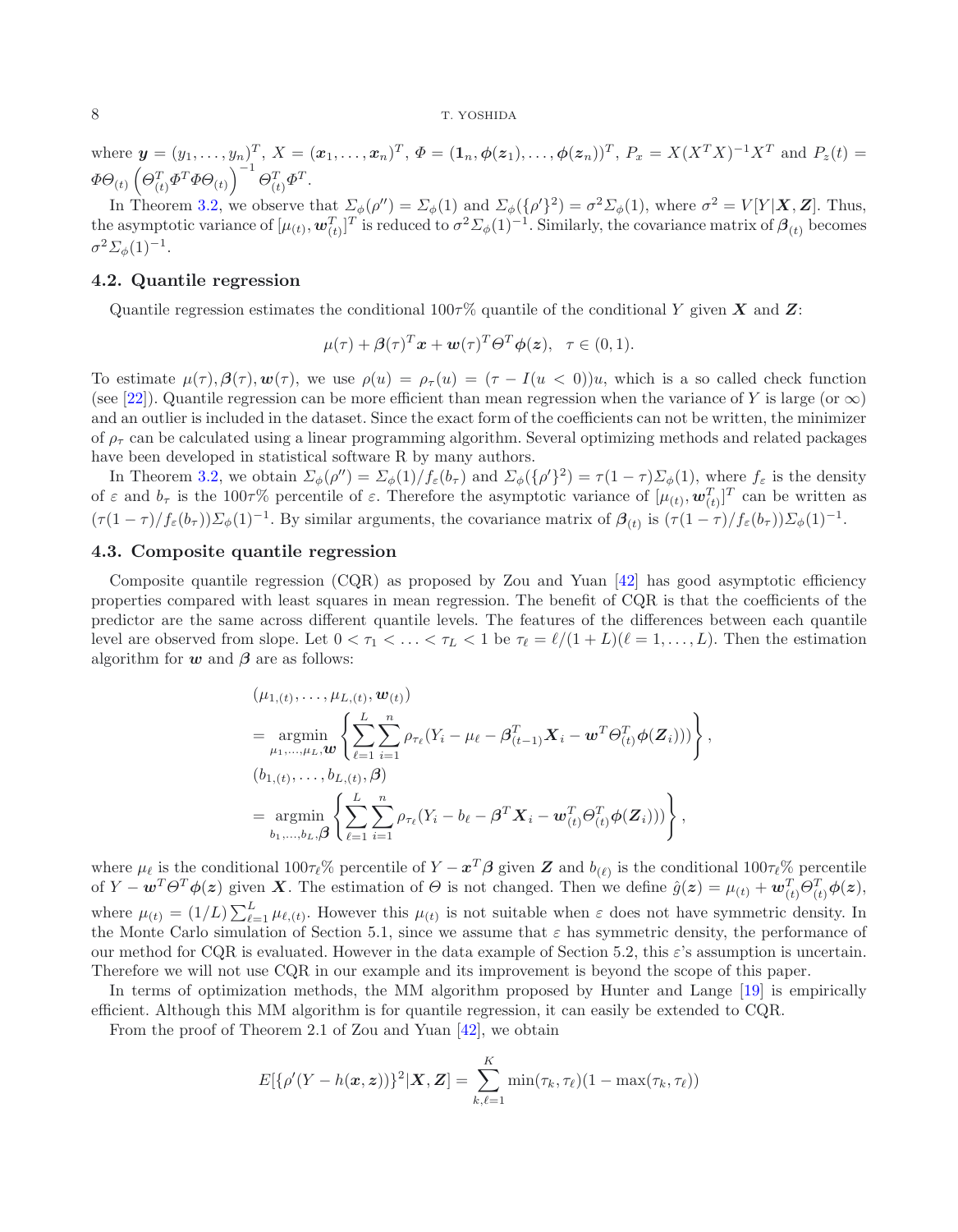and  $E[\rho''(Y - h(\boldsymbol{x}, \boldsymbol{z}))| \boldsymbol{X}, \boldsymbol{Z}] = 1/\sum_{k=1}^{K} f_{\varepsilon}(\mu_k)$ . The asymptotic variance of  $[\mu_{(t)}, \boldsymbol{w}_{(t)}^T]^T$  and  $\boldsymbol{\beta}_{(t)}$  can be expressed as  $B(\tau)\Sigma_{\phi}(1)^{-1}$  and  $B(\tau)\Sigma_x(1)^{-1}$ , where  $B(\tau)=\sum_{k,\ell=1}^L \min(\tau_k,\tau_\ell)(1-\max(\tau_k,\tau_\ell))/(\sum_{k=1}^L f_{\varepsilon}(\mu_k))^2$ .

# **4.4. M-type robust regression**

One robust estimation method is M-type robust regression. In M-type robust regression, we use the Huber loss function

$$
\rho_c(u) = \begin{cases} u^2, & |u| \leq c, \\ 2c|u| - c^2, & |u| > c. \end{cases}
$$

where  $c > 0$  is the cutoff constant. If c is too large, then  $\rho_c$  approaches  $\rho(u) = u^2$ . Note that M-type robust regression is similar to the mean regression. On the other hand, when c is very small, M-type robust regression approximately equals the median regression, which is the quantile regression with  $\tau = 0.5$ . Thus the estimator from the M-type robust regression lies between the mean curve and the median curve. In fact, M-type robust regression is regarded as mean regression mitigated by the influence of outliers. In Section 5, we confirm the performance of the proposed method for mean, quantile and composite quantile regression but not  $M$ -type robust regression. However as mentioned above, the performance of M-type robust regression is similar to or between the performances of the mean regression and the median regression. The computation is detailed by Lee and Oh [\[25\]](#page-16-29).

# 5. Numerical study

In this section, the dimension of the nonparametric component is fixed as  $q = 2$ . Hence the surface regression is explored numerically. We use  $\phi_k(z) = ||z - \kappa_k||^2 \log ||z - \kappa_k||^2$  as the radial basis function.

#### **5.1. Simulation**

We demonstrate the performance of our approach *via* a Monte Carlo simulation. In this simulation, we consider mean regression, quantile regression and CQR. We use  $z = (z_1, z_2)^T$  in the nonparametric function g as follows:

$$
g(z) = \frac{0.75}{\pi \sigma_1 \sigma_2} \exp[-(z_1 - 0.2)^2/\sigma_1^2 - (z_2 - 0.3)^2/\sigma_2^2]
$$

$$
+ \frac{0.45}{\pi \sigma_1 \sigma_2} \exp[-(z_1 - 0.7)^2/\sigma_1^2 - (z_2 - 0.8)^2/\sigma_2^2],
$$

where  $\sigma_1 = 0.3$  and  $\sigma_2 = 0.4$ . Note that this surface function g was used by Wood [\[36\]](#page-16-10). The responses  $y_i$  are generated from the regression model

$$
y_i = \boldsymbol{x}_i^T \boldsymbol{\beta} + g(\boldsymbol{z}_i) + \varepsilon_i, \quad i = 1, \dots, n,
$$

where  $\beta = (1, 2, -3)$  and  $z_{i1}, z_{i2}$  are independently generated from the uniform distribution on the interval [0, 1]. For the predictor of the parametric components, we consider (i)  $x_i = (x_{i1}, x_{i2}, x_{i3})^T$  independently generated from  $N(0, \text{diag}[1, 2^2, 0.5^2])$ , (ii)  $x_{i1} \sim B(1, 1/2)$ ,  $x_{i2} \sim B(1, 1/3)$  and  $x_{i3} \sim B(1, 1/4)$ , and (iii)  $x_{i1} \sim N(0, 1)$ ,  $x_{i2} \sim B(1, 1/2)$  and  $x_{i3} \sim B(1, 1/3)$ . For the distribution of the error, we consider (i) the standard normal distribution, (ii) the t-distribution with 3 degrees of freedom (df) and (iii) the so-called slash distribution  $N(0, 1)/U(0, 1)$ . In the mean regression, the predictors (i), (ii), (iii) and the error (i) are simulated. In the quantile regression and the CQR, the predictor (i) and the errors  $(i)$ ,  $(ii)$  and  $(iii)$  are applied. Two sample sizes  $n = 200$  and  $n = 1000$ , and  $R = 1000$  replications were used.

We estimate *β* and g *via* the proposed method. For the number and location of knots included in the thin plate spline function model, 9 equidistant knots were used for the  $z_1$ -axis and  $z_2$ -axis, leading to a total number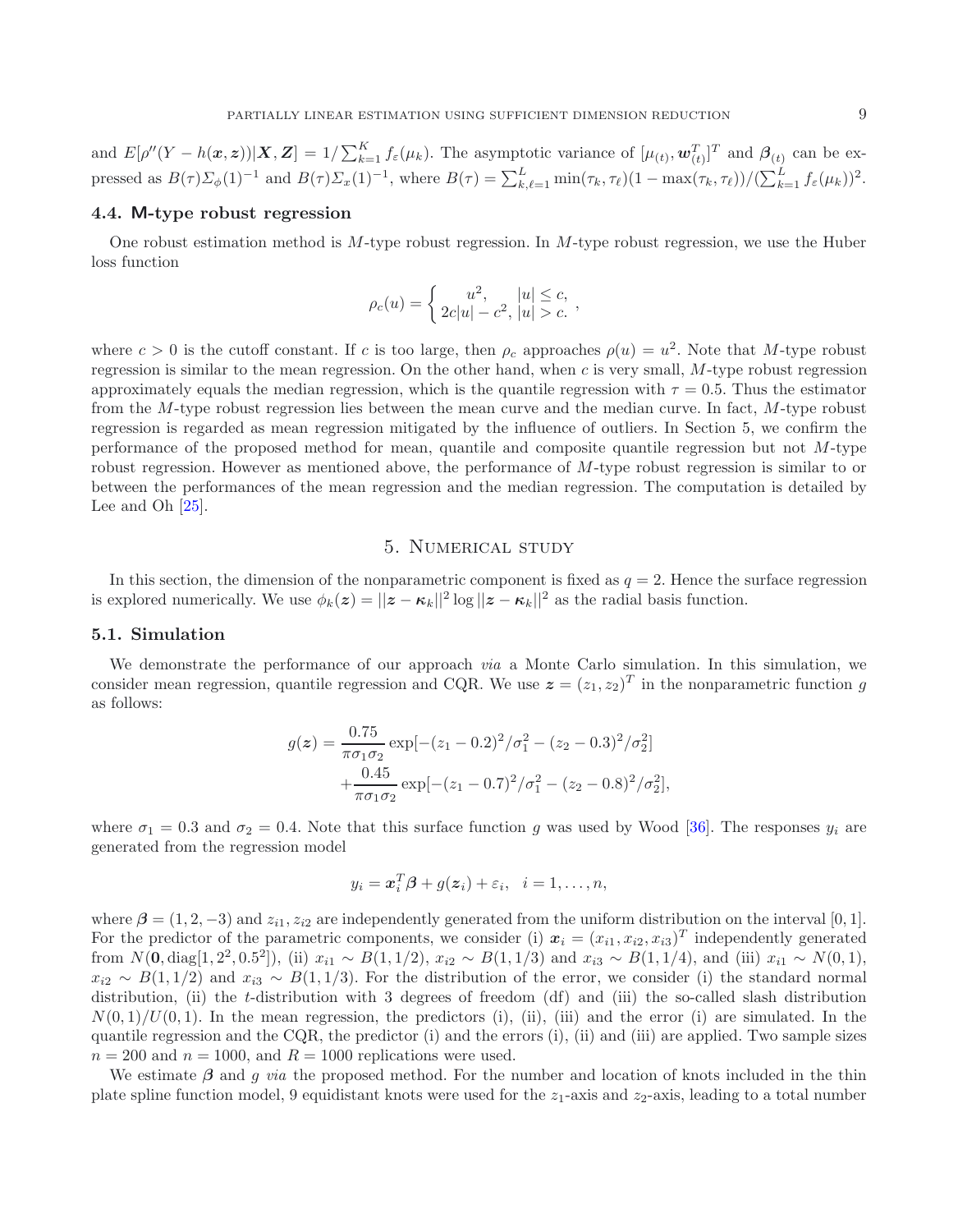<span id="page-9-0"></span>TABLE 1. MSE of the estimator of  $\hat{\beta}_1, \hat{\beta}_2, \hat{\beta}_3$  and the MISE of  $\hat{g}(z_1, z_2)$  in each setting for mean regression. All entries for MSE and MISE are 10<sup>2</sup> times their actual values for ease of presentation.

|        |                  | ВIС   |       | $d=1$     |            | $d=10$     |       | $d=K$ |       | PLAM  |       | <b>SIM</b> |       | BKS   |       |
|--------|------------------|-------|-------|-----------|------------|------------|-------|-------|-------|-------|-------|------------|-------|-------|-------|
| Design | $\boldsymbol{n}$ | 200   | 1000  | 200       | 1000       | <b>200</b> | 1000  | 200   | 1000  | 200   | 1000  | 200        | 1000  | 200   | 1000  |
| Normal | $\beta_1$        | 0.601 | 0.092 | 0.651     | 0.107      | 0.716      | 0.108 | 0.801 | 0.105 | 0.642 | 0.121 | 0.623      | 0.094 | 0.652 | 0.124 |
|        | $\beta_2$        | 0.131 | 0.021 | 0.134     | 0.028      | 0.138      | 0.027 | 0.330 | 0.124 | 0.151 | 0.041 | 0.154      | 0.052 | 0.161 | 0.042 |
|        | β3               | 0.212 | 0.038 | 0.210     | 0.038      | 0.243      | 0.058 | 0.249 | 0.177 | 0.251 | 0.044 | 0.213      | 0.051 | 0.304 | 0.062 |
|        | q(z)             | 4.125 | 0.837 | 4.290     | 0.915      | 5.028      | 0.805 | 9.275 | 5.371 | 4.521 | 0.934 | 4.631      | 1.035 | 4.821 | 1.241 |
|        | $\beta_1$        | 2.475 | 0.328 | 2.535     | 0.368      | 2.723      | 0.373 | 2.795 | 0.884 | 2.534 | 0.372 | 2.571      | 0.412 | '15   | 0.531 |
| Binary | $\beta_2$        | 2.127 | 0.327 | 2.337     | 0.455      | 2.493      | 0.458 | 2.486 | 1.049 | 2.342 | 0.516 | 2.421      | 0.503 | 2.631 | 0.652 |
|        | $\beta_3$        | 2.781 | 0.327 | 2.938     | 0.494      | 2.996      | 0.495 | 3.067 | 0.754 | 3.151 | 0.618 | 3.212      | 0.601 | 3.313 | 0.526 |
|        | g(z)             | 34.46 | 3.845 | 39.74     | 172<br>4.1 | 74.86      | 9.586 | 74.67 | 24.12 | 37.24 | 4.232 | 39.41      | 4.622 | 43.24 | 4.631 |
| Hybrid | $\beta_1$        | 0.434 | 0.083 | 0.714     | 0.106      | 0.736      | 0.106 | 0.720 | 0.124 | 0.721 | 0.124 | 0.731      | 0.141 |       | 0.184 |
|        | $\beta_2$        | 2.359 | 0.436 | 79<br>3.1 | 0.448      | 2.625      | 0.458 | 2.466 | 0.456 | 3.199 | 0.447 | 3.192      | 0.460 | 3.214 | 0.561 |
|        | $\beta_3$        | 3.152 | 0.146 | 3.423     | 0.498      | 3.125      | 0.496 | 3.185 | 0.492 | 3.455 | 0.502 | 3.472      | 0.523 | 3.642 | 0.634 |
|        | g(z)             | 27.62 | 2.491 | 30.28     | 4.111      | 53.55      | 13.59 | 73.90 | 51.13 | 28.18 | 4.311 | 30.51      | 4.032 | 33.18 | 4.721 |

of knots  $K = 81$ . For the SDR method, we used SIR proposed by Li [\[26](#page-16-11)]. The dimension d of the SIR was fixed at  $d = 1$ ,  $d = 10$  and  $d = K = 81$ , and selected *via* BIC. The BIC for SIR was studied by Li and Yin [\[28\]](#page-16-30). We note that when  $d = K$  is used, the estimator was reduced to that obtained *via* the ordinary method [\(2.3\)](#page-3-1). The performance of  $\beta$  and  $\hat{q}$  were evaluated using the mean squares error (MSE) and the mean integrated squares error (MISE) with 1000 replications, respectively. The MISE of  $\hat{g}(z_1, z_2)$  was estimated by

MISE = 
$$
\frac{1}{1000} \sum_{r=1}^{1000} \frac{1}{N} \sum_{i=1}^{N} \{\hat{g}_r(z_{i1}^*, z_{i2}^*) - g(z_{i1}^*, z_{i2}^*)\}^2
$$

where  $\hat{g}_r$  is the estimator of g for the r-th repetition and  $\{(z_{i1}^*, z_{i2}^*) : i = 1, ..., N\}$  is the  $N = 50 \times 50$  regular grid on the unit square. For comparison, we calculate the MSE and the MISE of the estimators with following three existing approaches: (i) partial linear additive model (see [\[30](#page-16-31)]), (ii) single index model (see [\[20](#page-16-32)]) and (iii) the bivariate kernel smoothing method (see [\[40](#page-16-33)]). In the partial linear additive model (PLAM), we use the cubic B-spline method with 5 equidistant knots to estimate the univariate regression function. For the single index model (SIM) and the bivariate kernel smoothing (BKS), we use the Epanechnikov kernel and the bandwidth selected by the generalized cross-validation.

In Table [1,](#page-9-0) the simulation result for mean regression is illustrated. In each setting, the performance of  $\beta$  and  $\hat{g}$ improved when the sample size increased. This indicates that the estimator has consistency. In the nonlinear component, the proposed estimators with  $d = 1$  performed better rather than those with large d in all settings of the design. Thus the efficiency of the proposed method is observed. On the other hand, we see that the behavior of the estimator in the parametric component is almost similar with regard to the dimension  $d$ .

The results for the quantile regression with  $\tau = 0.5, 0.75$  and 0.9 are reported in Table [2.](#page-10-0) First for all  $\tau$  and error, the asymptotic consistency of the estimator can be observed. Overall, the estimator with small d behaved better than that with the ordinary method  $(d = K)$ . It appears from the results that the BIC is able to select the appropriate d. The performance of the estimator with normal error is better than that with  $t_3$  or the error of the slash distribution although it is obvious. However even if the error is distributed on a slash distribution that has a heavy tail, the MSE and the MISE are not large when  $n = 1000$ . This indicates that the robustness of the quantile estimation is maintained for the proposed method.

Table [3](#page-11-0) reports the performance of the CQR estimates. For quantile points, we use  $\tau_{\ell} = \ell/(1+L)(\ell = 1, \ldots, L)$ with  $L = 19$ . However the estimations of  $\beta$  and  $w$  are not sensitive to the number of quantiles L. In all errors, the proposed estimator has good behavior and the MSE of *β*ˆ is the same as that in quantile regression. In this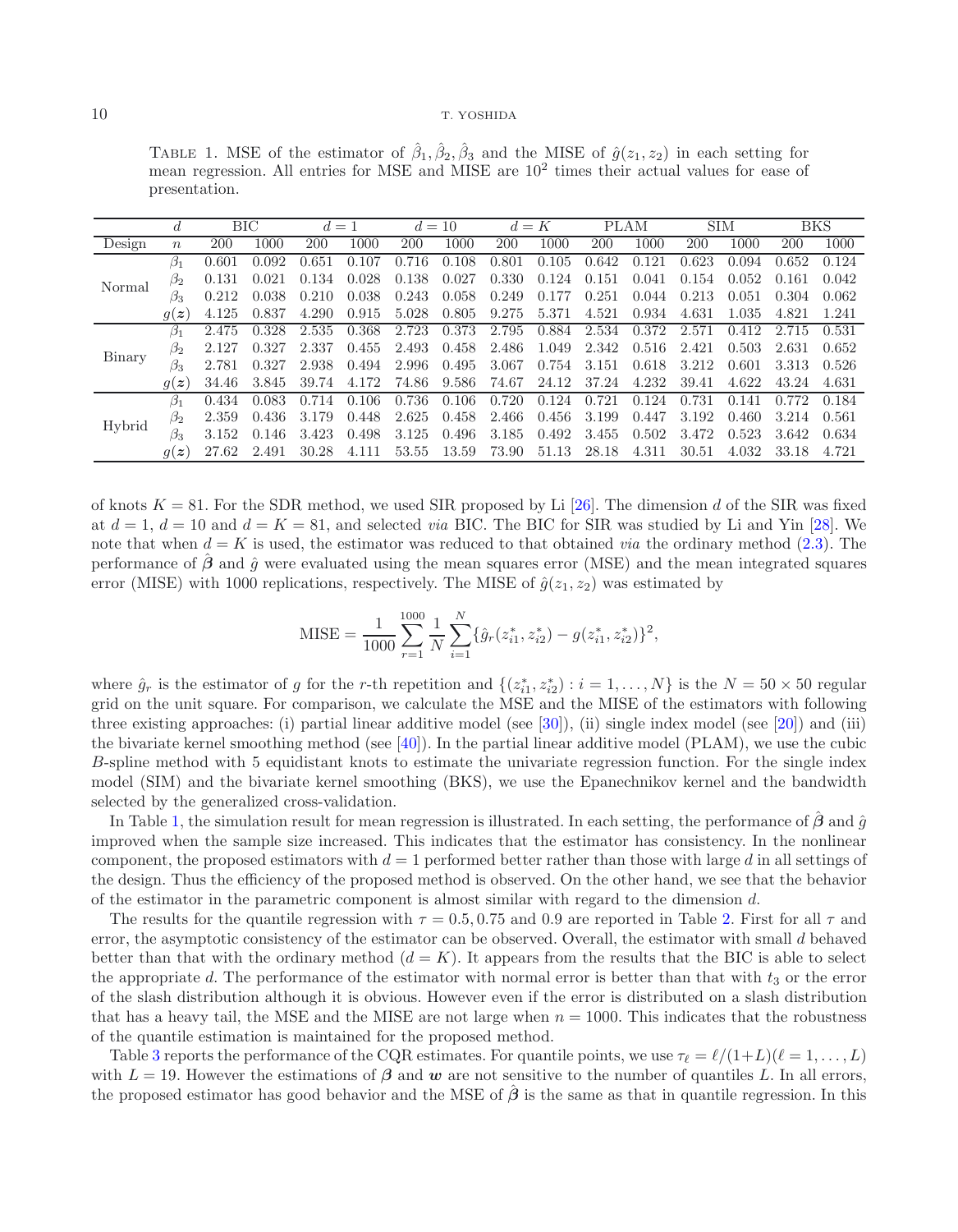<span id="page-10-0"></span>TABLE 2. MSE of the estimator of  $\hat{\beta}_1, \hat{\beta}_2, \hat{\beta}_3$  and the MISE of  $\hat{g}(z_1, z_2)$  in each setting for quantile regression for  $\tau = 0.5, 0.75$  and 0.9. All entries for MSE and MISE are  $10^2$  times their actual values for ease of presentation.

|        |                     | 50% quantile ( $\tau = 0.5$ )   |            |                  |                  |                      |           |                    |                               |             |           |                                 |                         |            |            |
|--------|---------------------|---------------------------------|------------|------------------|------------------|----------------------|-----------|--------------------|-------------------------------|-------------|-----------|---------------------------------|-------------------------|------------|------------|
|        | $\boldsymbol{d}$    | BIC                             |            | $\overline{d}=1$ |                  | $\overline{d} = 10$  |           | $\overline{d} = K$ |                               | $\rm{PLAM}$ |           | ${\rm SIM}$                     |                         | <b>BKS</b> |            |
| Error  | $\boldsymbol{n}$    | 200                             | 1000       | 200              | 1000             | $200\,$              | 1000      | 200                | 1000                          | 200         | $1000\,$  | $200\,$                         | 1000                    | 200        | 1000       |
|        | $\beta_1$           | 0.823                           | 0.168      | 0.888            | 0.189            | 0.922                | 0.184     | 0.899              | 0.187                         | 0.912       | 0.191     | 0.931                           | 0.202                   | 1.002      | $0.252\,$  |
| Normal | $\beta_2$           | 0.202                           | 0.043      | 0.219            | 0.041            | 0.201                | 0.040     | 0.229              | 0.040                         | 0.220       | 0.043     | 0.231                           | 0.051                   | 0.272      | 0.082      |
|        | $\beta_3$           | 1.426                           | 0.425      | 1.775            | 0.144            | 1.603                | 0.295     | 3.908              | 0.676                         | 3.213       | $\!0.315$ | 3.521                           | 0.414                   | 4.266      | 0.471      |
|        | $g(\boldsymbol{z})$ | 5.237                           | 0.313      | 5.948            | $\!.353$         | 8.690                | 0.743     | 10.49              | 7.024                         | 6.012       | 0.413     | 6.371                           | 0.512                   | 7.032      | 0.421      |
|        | $\beta_1$           | 1.236                           | 0.202      | 1.376            | 0.221            | 1.457                | 0.226     | 1.180              | 0.803                         | 1.412       | 0.214     | 1.468                           | 0.242                   | 1.641      | 0.622      |
| $t_3$  | $\beta_2$           | 0.221                           | 0.072      | 0.230            | 0.056            | 0.358                | 0.050     | 0.248              | 0.142                         | 0.232       | 0.055     | 0.241                           | 0.059                   | 0.251      | 0.073      |
|        | $\beta_3$           | 4.324                           | 0.846      | 5.064            | 0.986            | $5.116\,$            | 0.913     | 4.883              | 0.997                         | 5.021       | 0.821     | 5.142                           | 0.933                   | 5.624      | 1.256      |
|        | $g(\boldsymbol{z})$ | 12.46                           | 5.237      | 12.77            | 4.087            | 13.33                | 6.149     | 43.57              | 10.48                         | 12.51       | 4.125     | 13.25                           | 4.512                   | 14.14      | 5.882      |
|        | $\beta_1$           | 3.462                           | 0.641      | 3.830            | 0.720            | 5.814                | 0.691     | 2.951              | 0.844                         | 3.931       | 0.731     | 4.124                           | 0.851                   | 4.316      | 0.931      |
| Slash  | $\beta_2$           | 1.245                           | 0.151      | 1.347            | 0.187            | 1.726                | 0.207     | 2.902              | 2.171                         | 1.521       | $0.312\,$ | 1.631                           | 0.212                   | 1.522      | 0.221      |
|        | $\beta_3$           | 5.731                           | 3.042      | 6.118            | 3.148            | 7.896                | 2.740     | 16.08              | 4.012                         | 6.421       | 3.422     | 6.755                           | 3.432                   | 7.121      | 4.243      |
|        | g(z)                | 54.26                           | $12.33\,$  | 52.36            | 15.73            | 70.08                | 22.01     | 121.7              | 76.26                         | 51.26       | 14.92     | 55.21                           | 16.23                   | 61.26      | 17.23      |
|        |                     | 75\% quantile ( $\tau = 0.75$ ) |            |                  |                  |                      |           |                    |                               |             |           |                                 |                         |            |            |
|        | $\boldsymbol{d}$    |                                 | <b>BIC</b> | $d=1\,$          |                  |                      | $d=10$    |                    | $d=K$                         |             | PLAM      |                                 | $\overline{\text{SIM}}$ |            | <b>BKS</b> |
| Error  | $\boldsymbol{n}$    | 200                             | 1000       | 200              | 1000             | 200                  | 1000      | 200                | 1000                          | 200         | 1000      | 200                             | 1000                    | 200        | 1000       |
| Normal | $\beta_1$           | 0.433                           | 0.125      | 0.833            | 0.177            | 0.985                | 0.162     | 1.096              | 0.194                         | 0.842       | 0.181     | 0.862                           | 0.211                   | 0.943      | 0.234      |
|        | $\beta_2$           | 0.215                           | 0.043      | 0.259            | 0.045            | 0.502                | 0.045     | 0.891              | 0.048                         | 0.262       | 0.051     | 0.272                           | 0.064                   | 0.291      | 0.072      |
|        | $\beta_3$           | 3.416                           | 0.921      | 4.689            | 0.810            | 4.156                | 0.845     | 6.607              | 2.903                         | 4.839       | 0.851     | 4.719                           | 0.872                   | 4.812      | 0.893      |
|        | $g(\boldsymbol{z})$ | 11.25                           | 3.315      | 12.45            | 3.745            | 23.67                | 9.254     | 33.74              | 27.64                         | 12.12       | 3.124     | 12.65                           | 3.535                   | 13.62      | $3.826\,$  |
| $t_3$  | $\beta_1$           | 1.426                           | 0.261      | 1.571            | 0.339            | 1.591                | 0.319     | 1.821              | 0.346                         | 1.633       | 0.461     | 1.722                           | 0.372                   | 1.928      | $0.511\,$  |
|        | $\beta_2$           | 0.328                           | 0.048      | 0.418            | 0.054            | 0.401                | 0.048     | 0.444              | 0.078                         | 0.472       | 0.052     | 0.491                           | 0.062                   | 0.511      | 0.093      |
|        | $\beta_3$           | 7.127                           | 1.128      | 7.333            | 1.263            | 8.073                | 1.092     | 7.576              | 1.319                         | 7.812       | 1.621     | 7.925                           | 1.521                   | 7.762      | 1.427      |
|        | g(z)                | $26.35\,$                       | 5.856      | 22.95            | 5.864            | 45.52                | 9.452     | 89.84              | 40.64                         | 23.21       | 6.114     | 26.21                           | 6.241                   | 31.25      | 8.844      |
|        | $\beta_1$           | 4.352                           | 1.572      | 4.847            | 1.950            | 11.32                | 1.762     | 10.99              | 1.847                         | 4.731       | 1.724     | 4.812                           | 1.911                   | 4.931      | $2.021\,$  |
| Slash  | $\beta_2$           | 1.524                           | 0.225      | 1.822            | 0.386            | 2.356                | 0.378     | 2.064              | 0.329                         | 1.732       | 0.321     | 1.841                           | 0.341                   | 2.132      | 0.501      |
|        | $\beta_3$           | 7.272                           | 6.355      | 9.431            | 6.019            | 48.41                | 5.960     | 42.50              | 6.324                         | 8.622       | 6.429     | 9.421                           | 6.739                   | 10.33      | 6.831      |
|        | g(z)                | 54.52                           | 9.456      | 62.72            | 10.56            | 71.61                | 10.29     | 118.1              | 42.61                         | 56.22       | 10.14     | 59.32                           | 11.01                   | 61.24      | 12.31      |
|        |                     |                                 |            |                  |                  |                      |           |                    | 90% quantile ( $\tau = 0.9$ ) |             |           |                                 |                         |            |            |
|        | $\boldsymbol{d}$    |                                 | <b>BIC</b> |                  | $\overline{d}=1$ |                      | $d=10\,$  |                    | $d = K$                       |             | PLAM      |                                 | <b>SIM</b>              |            | <b>BKS</b> |
| Error  | $\boldsymbol{n}$    | 200                             | 1000       | 200              | 1000             | $200\,$              | 1000      | 200                | 1000                          | 200         | 1000      | 200                             | 1000                    | 200        | 1000       |
|        | $\beta_1$           | 1.124                           | 0.226      | 1.264            | 0.254            | 1.452                | 0.263     | 1.978              | 0.375                         | 1.421       | 0.323     | 1.531                           | 0.272                   | 1.835      | 0.315      |
| Normal | $\beta_2$           | 0.420                           | 0.072      | 0.410            | 0.074            | 0.406                | 0.070     | 0.463              | 0.067                         | 0.461       | 0.081     | 0.512                           | 0.092                   | 0.511      | 0.102      |
|        | $\beta_3$           | 7.124                           | 1.124      | 7.366            | 1.084            | $5.308\,$            | 1.016     | 6.632              | 1.310                         | 7.521       | 1.126     | 7.941                           | 1.721                   | 8.216      | 1.831      |
|        | g(z)                | 22.15                           | 7.835      | 22.32            | 7.365            | 35.01                | 9.649     | 74.63              | 26.10                         | 22.21       | 7.215     | 23.57                           | 7.622                   | 27.47      | 7.821      |
|        | $\beta_1$           | 4.413                           | 0.410      | 4.270            | 0.380            | 3.477                | 0.415     | 4.598              | 1.036                         |             |           | $4.312$ $0.512$ $4.824$ $0.413$ |                         | 4.952      | 0.481      |
| $t_3$  | $\beta_2$           | 0.837                           | $0.126\,$  | 0.957            | 0.188            | 1.110                | 0.191     | 1.209              | 0.198                         | $\,0.962\,$ | 0.184     | $0.972\,$                       | 0.202                   | $1.127\,$  | 0.341      |
|        | $\beta_3$           | $4.372\,$                       | $0.716\,$  | 6.822            | 0.956            | $\boldsymbol{9.045}$ | $3.205\,$ | 10.28              | 4.127                         | 6.214       | 0.834     | 6.321                           | $\rm 0.912$             | 7.102      | 1.026      |
|        | g(z)                | 53.29                           | $7.312\,$  | 59.09            | 7.732            | 74.31                | 12.32     | 86.26              | 47.69                         | $54.21\,$   | 7.632     | 59.23                           | 7.763                   | 60.33      | 8.252      |
|        | $\beta_1$           | $26.29\,$                       | $5.137\,$  | 28.09            | 5.414            | 21.66                | 3.887     | $30.33\,$          | 6.855                         | $26.32\,$   | $5.244\,$ | $27.21\,$                       | $5.354\,$               | $28.12\,$  | 5.834      |
| Slash  | $\beta_2$           | 11.24                           | $3.231\,$  | 12.84            | $3.302\,$        | $5.702\,$            | 2.740     | 7.048              | 3.705                         | $12.52\,$   | 3.235     | $12.86\,$                       | 3.438                   | 13.23      | 3.464      |
|        | $\beta_3$           | $20.32\,$                       | $4.316\,$  | $22.72\,$        | 5.177            | $24.49\,$            | $4.097\,$ | 60.73              | 8.380                         | $21.24\,$   | $5.037\,$ | $22.34\,$                       | $5.312\,$               | $23.42\,$  | $5.325\,$  |
|        | g(z)                | 112.3                           | 16.34      | 122.2            | 18.04            | $190.5\,$            | 46.43     | $547.2\,$          | 101.04                        | 114.3       | 17.34     | 121.4                           | 19.24                   | 129.3      | 21.24      |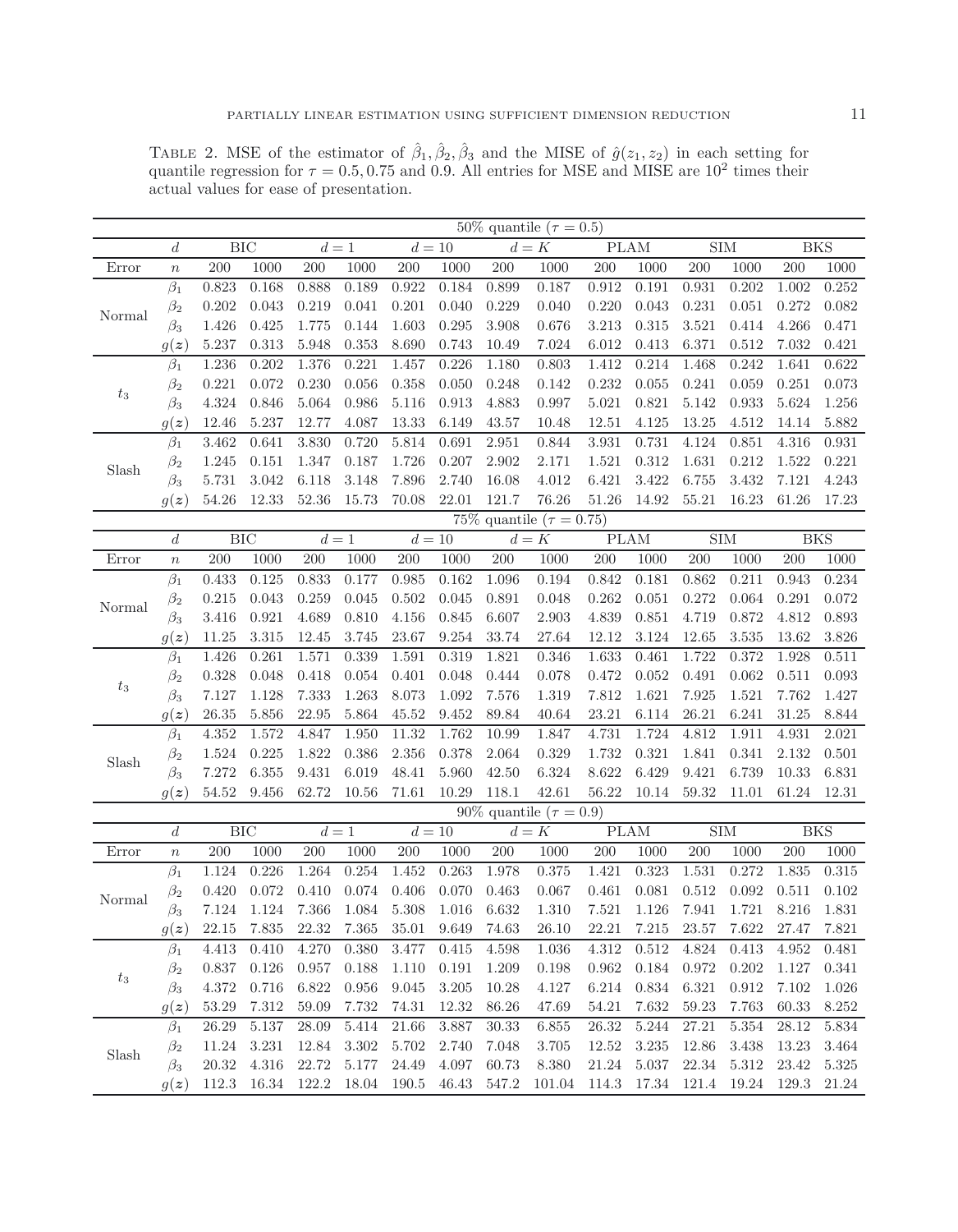|         | d                |            | ВIС   | $d=1$ |       | $d=10$ |       | $d=K$      |       |            | PLAM  | <b>SIM</b> |       |       | <b>BKS</b> |
|---------|------------------|------------|-------|-------|-------|--------|-------|------------|-------|------------|-------|------------|-------|-------|------------|
| Error   | $\boldsymbol{n}$ | <b>200</b> | 1000  | 200   | 1000  | 200    | 1000  | <b>200</b> | 1000  | <b>200</b> | 1000  | 200        | 1000  | 200   | 1000       |
| Normal  | $\beta_1$        | 0.868      | 0.135 | .128  | 0.115 | 1.653  | 0.071 | 1.675      | 7.719 | 1.012      | 0.121 | 12         | 0.141 | .522  | 0.151      |
|         | $\mathfrak{D}_2$ | 0.053      | 0.014 | 0.077 | 0.010 | 0.219  | 0.011 | 0.226      | 0.998 | 0.062      | 0.011 | 0.071      | 0.012 | 0.082 | 0.041      |
|         | $\beta_3$        | 1.035      | 0.243 | 1.190 | 0.233 | 1.772  | 0.247 | 1.327      | 0.240 | 1.120      | 0.242 | 1.314      | 0.312 | 1.621 | 0.416      |
|         | g(z)             | 3.156      | 0.217 | 4.412 | 0.368 | 9.942  | 0.551 | 16.56      | 3.816 | 4.123      | 0.371 | 4.236      | 0.331 | 4.824 | 0.421      |
|         | $\beta_1$        | 1.373      | 0.164 | .653  | 0.234 | 2.083  | 0.314 | 1.238      | 0.319 | 1.427      | 0.312 | 1.726      | 0.371 | 1.682 | 0.421      |
|         | $\beta_2$        | 0.336      | 0.013 | 0.367 | 0.068 | 0.849  | 0.056 | 0.516      | 0.066 | 0.363      | 0.062 | 0.366      | 0.072 | 0.384 | 0.082      |
| $t_{3}$ | $\beta_3$        | 2.924      | 0.525 | 2.854 | 0.604 | 3.782  | 0.795 | 4.001      | 0.762 | 3.234      | 0.621 | 3.123      | 0.671 | 3.314 | 0.701      |
|         | g(z)             | 5.626      | 0.669 | 6.746 | 0.762 | 12.54  | 1.424 | 33.46      | 13.39 | 6.126      | 0.741 | 6.464      | 0.785 | 7.216 | 0.837      |
|         | $\beta_1$        | 23.42      | 5.813 | 20.22 | 5.749 | 17.78  | 6.854 | 4.425      | 7.101 | 20.12      | 5.712 | 22.16      | 5.813 | 24.31 | 5.931      |
| Slash   | $\beta_2$        | 1.328      | 0.324 | .994  | 0.391 | 2.911  | 0.463 | 10.07      | 0.583 | 2.013      | 0.413 | 2.192      | 0.492 | 2.424 | 0.512      |
|         | $\beta_3$        | 14.27      | 3.451 | 15.87 | 3.607 | 16.62  | 3.754 | 82.49      | 4.546 | 15.23      | 3.712 | 16.25      | 3.712 | 16.81 | 3.821      |
|         | q(z)             | 42.46      | 13.26 | 58.76 | 20.20 | 97.67  | 28.26 | 165.0      | 81.52 | 48.72      | 14.53 | 53.21      | 19.34 | 59.32 | 20.64      |

<span id="page-11-0"></span>TABLE 3. MSE of the estimator of  $\hat{\beta}_1$ ,  $\hat{\beta}_2$ ,  $\hat{\beta}_3$  and the MISE of  $\hat{g}(z_1, z_2)$  in each setting for CQR. All entries for MSE and MISE are  $10<sup>2</sup>$  times their actual values for ease of presentation.

case, we also confirmed the consistency of the estimator. Overall, the performance of CQR is better than that of mean regression. Thus, we confirmed the efficiency of CQR as Zou and Yuan [\[42\]](#page-16-21) had reported.

For the mean regression,the quantile regression and the CQR case, we see that the proposed estimator with d selected by BIC have good performance compared with PLAM, SIM and BKS. In the PLAM, the interaction structure of the function of covariate can not be captured. SIM is useful method to dimension reduction in practice. However in generally, the loss of information may be occurred since q-dimensional predictor is compulsory transformed to 1 dimension. The bivariate kernel method is traditional nonparametric smoothing technique but the computational cost of the bandwidth selection grows when  $q \geq 2$ . Thus, the proposed method covers the disadvantages of the above methods. Although we can not compare the proposed method with the above and other existing nonparametric/nonlinear methods directly, we could found that the proposed method is one of efficient methods in some settings.

When a BIC is used to select d, the MISE of  $\hat{g}$  improved in comparison with the fixed d. Thus the selection of d is important. On the other hand the performance with a BIC is quite similar to that with  $d = 1$ . Thus, it appears that BIC selected a small d, indicating that the SDR method controls the fitness and smoothness.

The mean regression with error  $t_3$  and a slash distribution are not effective. Thus the simulations in these case have not been performed. Quantile regression and CQR with designs (ii) and (iii) were however explored. Although the results are not reported owing to lack of space, the estimators behaved well.

### **5.2. Data example: Boston housing data**

We now apply the proposed method to Boston housing data, which was originally analyzed by Harrison and Rubinfeld [\[15](#page-16-34)]. The data consists of 14 variables (including a binary feature) and 506 samples. The purpose was to evaluate the effect of various predictor variables on housing price. For the predictors, continuous and binary variables are included. The binary predictor is an indicator of whether the census tract bordered the Charles Rivers. This predictor was also used by Harrison and Rubinfeld [\[15\]](#page-16-34), Wang *et al.* [\[35](#page-16-16)] and others. In our model, the response is taken to be the median value of owner occupied homes and the partial linear model is assumed. The predictors  $x = (x_1, \ldots, x_{11})$  in the parametric component are  $x_1$ : the crime rate by town;  $x_2$ : the percentage of the town' residential land zoned for lots greater than 25 000 square feet;  $x_3$ : the percentage of nonmetal business acres per town;  $x_4$ : the indicator of whether the census tract borders the Charles Rivers;  $x_5$ : nitrogen oxide concentration in parts per hundred million (pphm);  $x_6$ : the weighted distance to five Boston employment centers from houses;  $x_7$ : the percentage of owner units built prior to 1940;  $x_8$ : an index of accessibility to radial highways;  $x_9$ : the full tax rate of the property;  $x_{10}$ : the pupil-teacher ratio by town school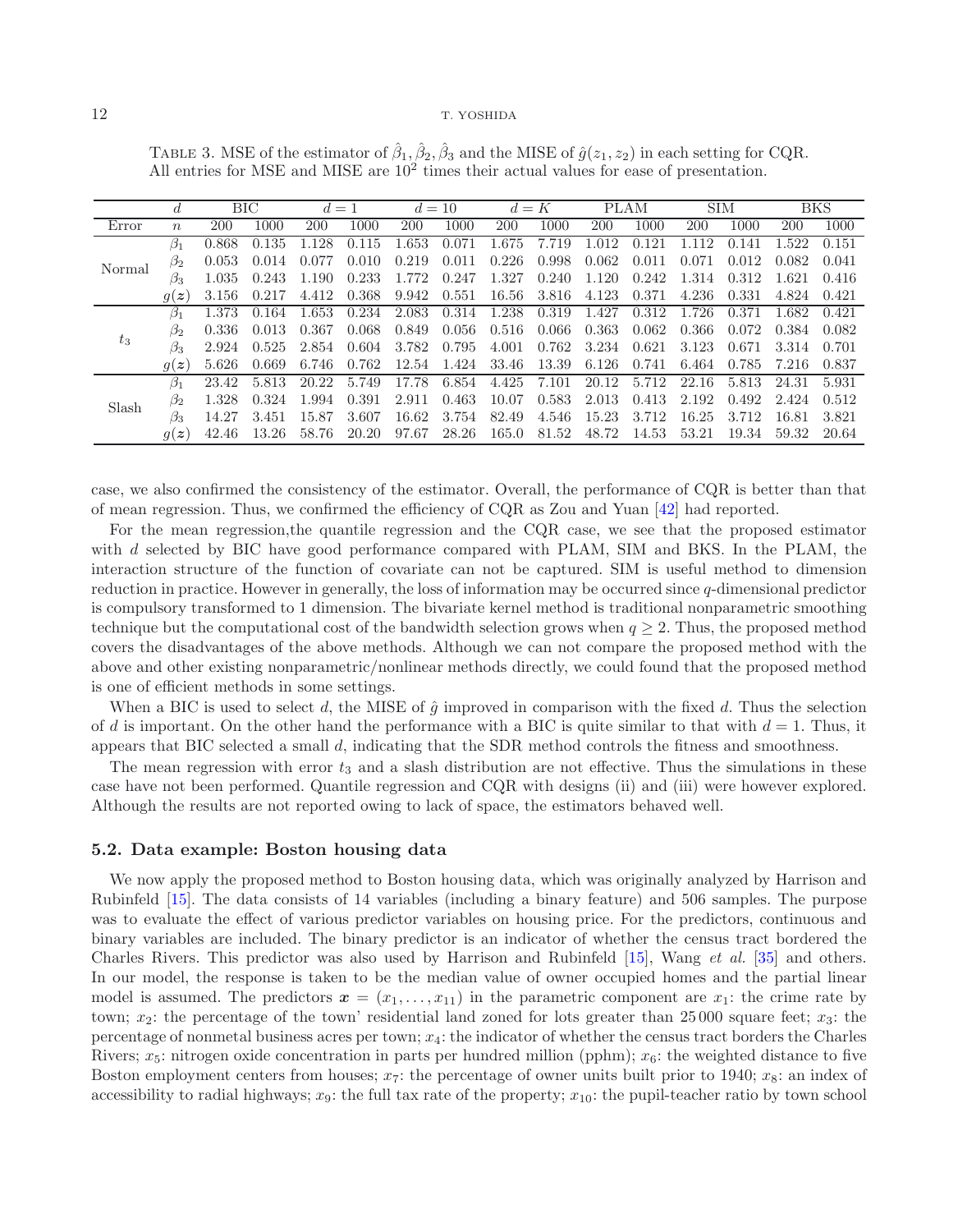<span id="page-12-1"></span>

<span id="page-12-0"></span>FIGURE 1. Linear regression with partial residual  $y_i - \hat{\boldsymbol{\beta}}^T \boldsymbol{x}_i$  and transformed predictor  $\hat{\boldsymbol{\theta}}_1^T \boldsymbol{\phi}(\boldsymbol{z}_i)$ . The solid lines in the left and right panels indicate the mean estimator and the median estimator, respectively.

Table 4. Estimators of *β* in the Boston Housing data. MR is the mean regression. QR is the quantile regression and CQR is the composite quantile regression.

| Method | $\frac{1}{2}$ | $\mathcal{O}_3$ |  | Ø6 |                                                                                              |  | $\sigma_{10}$ | $\mathcal{D}$ 11 |
|--------|---------------|-----------------|--|----|----------------------------------------------------------------------------------------------|--|---------------|------------------|
|        |               |                 |  |    | $-0.132$ $0.026$ $-0.015$ $4.412$ $11.665$ $0.026$ $-0.145$ $0.084$ $-0.005$ $0.293$ $0.014$ |  |               |                  |
| OR.    |               |                 |  |    | $-0.156$ $0.021$ $0.002$ $6.325$ $13.701$ $-0.015$ $-0.101$ $0.021$ $-0.004$ $0.227$ $0.012$ |  |               |                  |
| COR.   |               |                 |  |    | $-0.283$ 0.088 0.055 2.090 14.983 -0.060 -0.747 0.027 -0.020 0.280 0.012                     |  |               |                  |

district and  $x_{11}$ : the proportion of the population that is African-American. For the nonlinear component, we consider the surface of  $z = (z_1, z_2)$ , where  $z_1$  is the average number of rooms in owner units and  $z_2$  is the percentage of the population in the area having low economic status. The same *z* was used by Doksum and Koo [\[9\]](#page-16-35) for nonparametric smoothing.

We aim to investigate the relationship between the response and the various predictors using mean regression and median regression. Although we also applied CQR to the data, the efficiency of the estimator of  $q$  is not guaranteed since the error (the residual) does not appear to have symmetric density. Therefore we only discuss the estimator of *β* in CQR. We approximate the unknown function in the nonparametric component by the radial basis function model with the thin plate splines. The number of knots is  $K = 64$  and the location is an  $8\times 8$  regular grid on the range of  $(z_1, z_2)$ . For the SDR method, we use SIR with 20 data points per slice. However it was found by Chen and Li [\[4](#page-16-36)] that SIR is not sensitive to the number of slices. The dimension of the SIR is fixed at  $d = 1$  to observe the linear regression with the projected predictor  $\hat{\theta}_1^T \phi(z_i)$  and the partial residual  $y_i - \hat{\boldsymbol{\beta}}^T \boldsymbol{x}_i$ . Although we used a BIC to select d, the results are quite similar. Table [4](#page-12-0) shows that the estimator of  $\beta = (\beta_1, \ldots, \beta_{11})^T$  of the parametric component in the mean regression, median regression (quantile regression with  $\tau = 0.5$ ) and CQR. The results are quite similar, but the estimators  $\hat{\beta}_3$  and  $\hat{\beta}_6$  in mean regression and those in median and CQR have a different sign although the size is very small. It appears that the robustness of quantile regression and CQR develops at difference of these sign.

We focus on the nonparametric component. In Figure [1,](#page-12-1) the dataset with partial residual  $y_i - \hat{\boldsymbol{\beta}}^T \boldsymbol{x}_i$  and transformed predictor  $\hat{\theta}_1^{\hat{T}} \phi(z_i)$  and its linear estimators are illustrated. In each panel, the estimator can capture the structure of the dataset. Thus, the SDR method gives a good transformation for the radial basis functions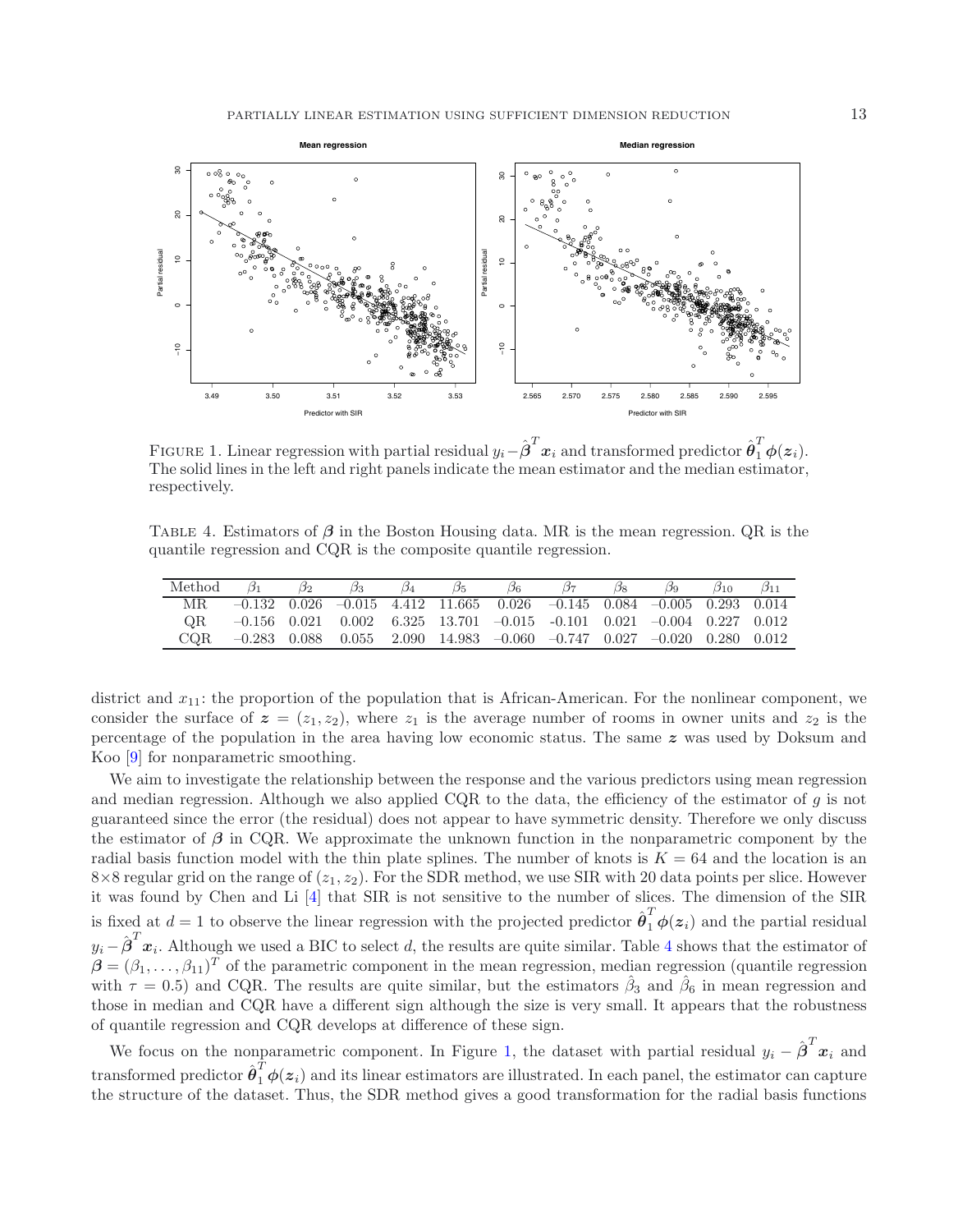<span id="page-13-0"></span>

FIGURE 2. The estimator  $\hat{g}(z_1, z_2)$  of the surface  $g(z_1, z_2)$ . The left and the right panels show the mean regression and median regression, respectively. The dots are the location of  $(z_{i1}, z_{i2})$ .

even with  $d = 1$ . Compared with the mean and median estimators, the mean line is to be pulled toward the data of the left upper area and some upper outlier points whereas the median line captures the data in a central area.

Figure [2](#page-13-0) illustrates the estimator of surface  $g(z_1, z_2)$ . The left panel and the right panel are the mean and median surface estimator, respectively. Roughly speaking, the surfaces are drawn like a plane from the contour line. Note that both estimators have a gentle curve. Both surfaces show a rapid change at the bottom-left and upper-right areas, where there is no data. However in an area where the data is distributed, it appears the surface can capture the structure of the conditional mean/median. When we look at the contour line carefully in both panels, the median surface is slightly greater than the mean surface in the same location  $(z_1, z_2)$ . This may indicate that the mean surface is affected by the data deviating from the population unlike the median surface.

## 6. Discussion

In this work, we proposed a new estimation with the sufficient dimension reduction (SDR) method for partial linear models. We assumed that the nonparametric component had the radial basis function models and aimed for the surface regression. Using the SDR method for the nonparametric component, a computationally stable and smooth curve was obtained, maintaining the performance of the estimates of the parametric component. The proposed method is considered in robust regression. In terms of the theoretical and numerical results, the proposed method performs well not only for mean regression but also for quantile and composite quantile regression. Although we used sliced inverse regression (SIR) as the SDR method, other methods such as sliced average variance estimation, minimum average variance estimation and directional regression can also be used. However to satisfy the  $\sqrt{n}$ -consistency and its condition, SIR is easy to apply.

There are several extensions for future studies. First if the dimension of  $x$  is large, then variable selection should be considered. To do this, the lasso [\[33\]](#page-16-37), SCAD [\[10\]](#page-16-38) and other methods have been developed. Direct use of such methods leads to the practice of variable selection on *x*. However the smoothing parameter included in the above method should be selected appropriately. Together with the alternating algorithm and the optimization of quantile regression, the reduction of the computational cost should be studied. We consider this extension the most important issue for our next step. Second, the large dimension of *z* is considered. In this paper, the dimension q of  $z$  is 2 and we focused on the estimation of the nonlinear surface. For  $q > 3$ , the radial basis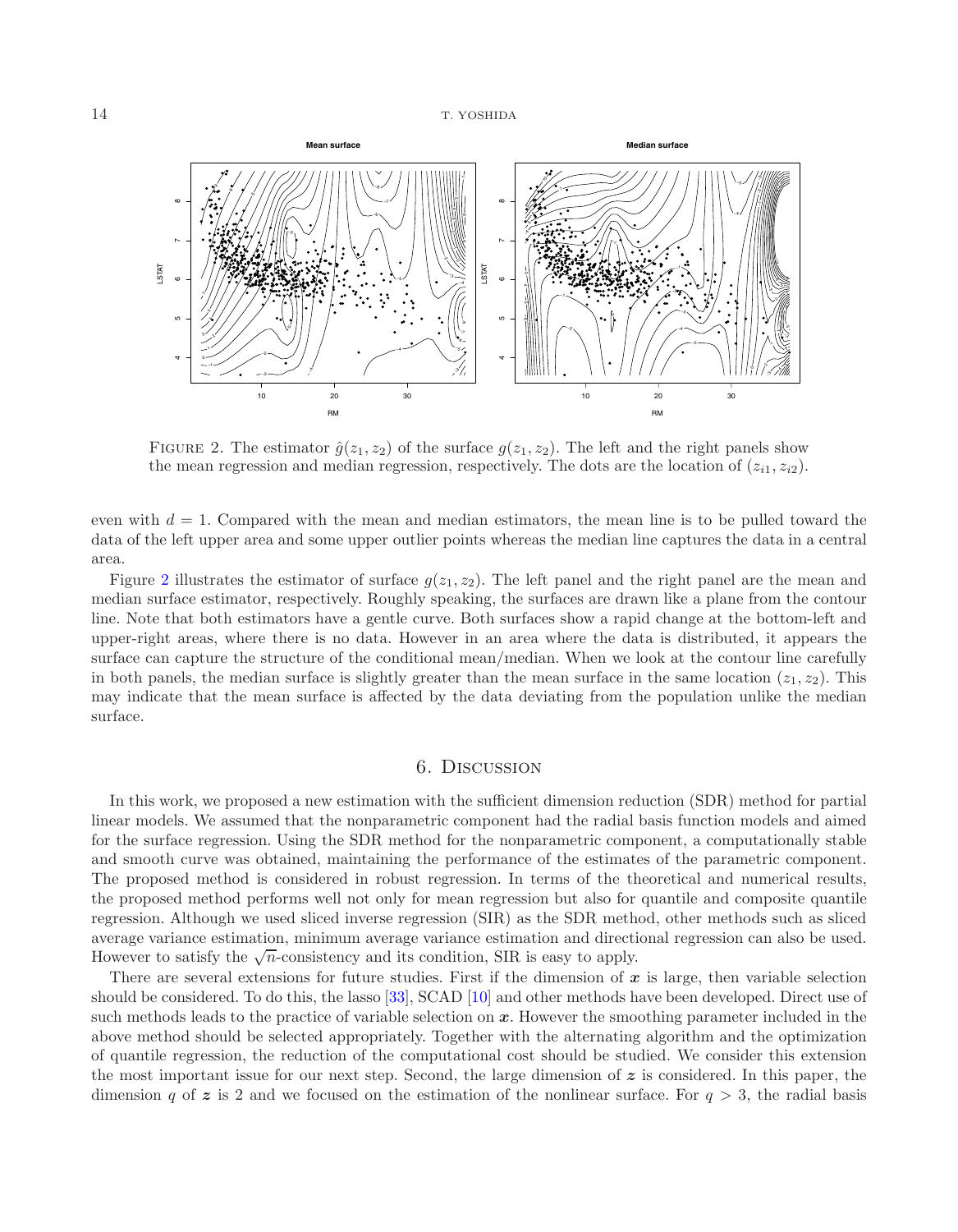function method might not work well as the result of the curse of dimensionality. The regression with  $q > 3$ would be interesting to explore. Finally, in our approach, the ordinary SDR method is used. In contrast, Wang *et al.* [\[35\]](#page-16-16) and Feng *et al.* [\[12](#page-16-17)] studied the partial SDR method. The partial SDR method finds a matrix  $\Theta$  such that

$$
Y \perp\!\!\!\perp Z | (X, \Theta Z)
$$

is satisfied. Thus, comparing their method and our method would be interesting. Although it is beyond the scope of this paper, we believe that the above three and other extensions are promising topics for further research.

## **APPENDIX**

The proof of Theorem [3.1](#page-5-0) is very simple. However we briefly mention this in order to describe where the assumptions are used.

*Proof of Theorem* [3.1](#page-5-0). For simplicity, we write  $\tilde{\beta} = \beta_{(t-1)}$  and all new symbols are defined without using the iteration step t. Let  $\Lambda = \text{Cov}[\phi(\mathbf{Z})] - \text{Cov}[E[\phi(\mathbf{Z})|Y - \mathbf{X}^T\hat{\boldsymbol{\beta}}]$  and let  $\tilde{\Lambda} = \text{Cov}[\phi(\mathbf{Z})] - \text{Cov}[E[\phi(\mathbf{Z})|Y - \mathbf{X}^T\hat{\boldsymbol{\beta}}]$ . From Assumption A2 and B, we have

$$
m(y - \boldsymbol{x}^T \tilde{\boldsymbol{\beta}}) = m(y - \boldsymbol{x}^T \boldsymbol{\beta} + \boldsymbol{x}^T (\tilde{\boldsymbol{\beta}} - \boldsymbol{\beta}))
$$
  
=  $m(y - \boldsymbol{x}^T \boldsymbol{\beta}) + O_P(n^{-1/2}).$ 

Therefore  $\tilde{\Lambda} = \Lambda + O_P(n^{-1/2})$  and  $\hat{\Lambda}$  converge to  $\Lambda$  at  $n^{-1/2}$  rate. From the perturbation theory (for example; Tyler [\[34](#page-16-39)]),  $\hat{\theta}_i (j = 1, \ldots, d)$  which is the eigenvectors of  $\hat{\Lambda}$  converge to the corresponding eigenvectors of  $\Lambda$ . By Assumption A1,  $\Theta$  fall in the dimension reduction subspace and hence  $\hat{\Theta}$  converge to an sufficient dimension reduction subspace at the order  $n^{-1/2}$ .  $\Box$ 

*Proof of Theorem* [3.2](#page-5-1). First we show that the asymptotic property of  $\hat{\mu} = \mu_{(t)}$  and  $\hat{\mathbf{w}} = \mathbf{w}_{(t)}$ . In this proof, for simplicity we write  $\tilde{\Theta} = \Theta_{(t)}$  and  $\tilde{\beta} = \beta_{(t-1)}$ . By the same argument, the asymptotic consistency of  $\beta_{(t)}$  can be derived. Let  $U_i = Y_i - x^T \beta - \mu - w^T \Theta^T \phi(z_i)$  and  $\tilde{U}_i = Y_i - x^T \tilde{\beta} - \mu - w^T \tilde{\Theta}^T \phi(z_i)$  for  $i = 1, \ldots, n$ , and

$$
Q_n(v,\boldsymbol{\delta}) = \sum_{i=1}^n \rho \left( \tilde{U}_i - n^{-1/2}v - n^{-1/2}\boldsymbol{\delta}^T\tilde{\boldsymbol{\Theta}}^T\boldsymbol{\phi}(\boldsymbol{z}_i) \right) - \rho(\tilde{U}_i).
$$

Then the minimizer of Q is obtained as

$$
\begin{bmatrix}\n\hat{v} \\
\hat{\boldsymbol{\delta}}\n\end{bmatrix} = \sqrt{n} \begin{bmatrix}\n\hat{\mu} - \mu \\
\hat{\boldsymbol{w}} - \boldsymbol{w}\n\end{bmatrix}.
$$

For simplicity, we define for  $i = 1, \ldots, n$ ,

$$
\alpha_i(v,\boldsymbol{\delta}) = n^{-1/2}v - n^{-1/2}\boldsymbol{\delta}^T\tilde{\Theta}^T\boldsymbol{\phi}(\boldsymbol{z}_i).
$$

Define

$$
R_n(v, \boldsymbol{\delta}, \tilde{U}_1, \ldots, \tilde{U}_n) = Q_n(v, \boldsymbol{\delta}) - E[Q_n(v, \boldsymbol{\delta})] - \sum_{i=1}^n \left\{ \rho'(\tilde{U}_i) - E[\rho(\tilde{U}_i)] \right\} \alpha_i(\boldsymbol{\delta}).
$$

It is easy to show that  $E[R_n(v, \delta, \tilde{U}_1, \ldots, \tilde{U}_n))] = 0$ . From

<span id="page-14-0"></span>
$$
\tilde{\boldsymbol{\beta}} = \boldsymbol{\beta} + o_P(1), \quad \tilde{\boldsymbol{\Theta}} = \boldsymbol{\Theta} + o_P(1) \tag{A.1}
$$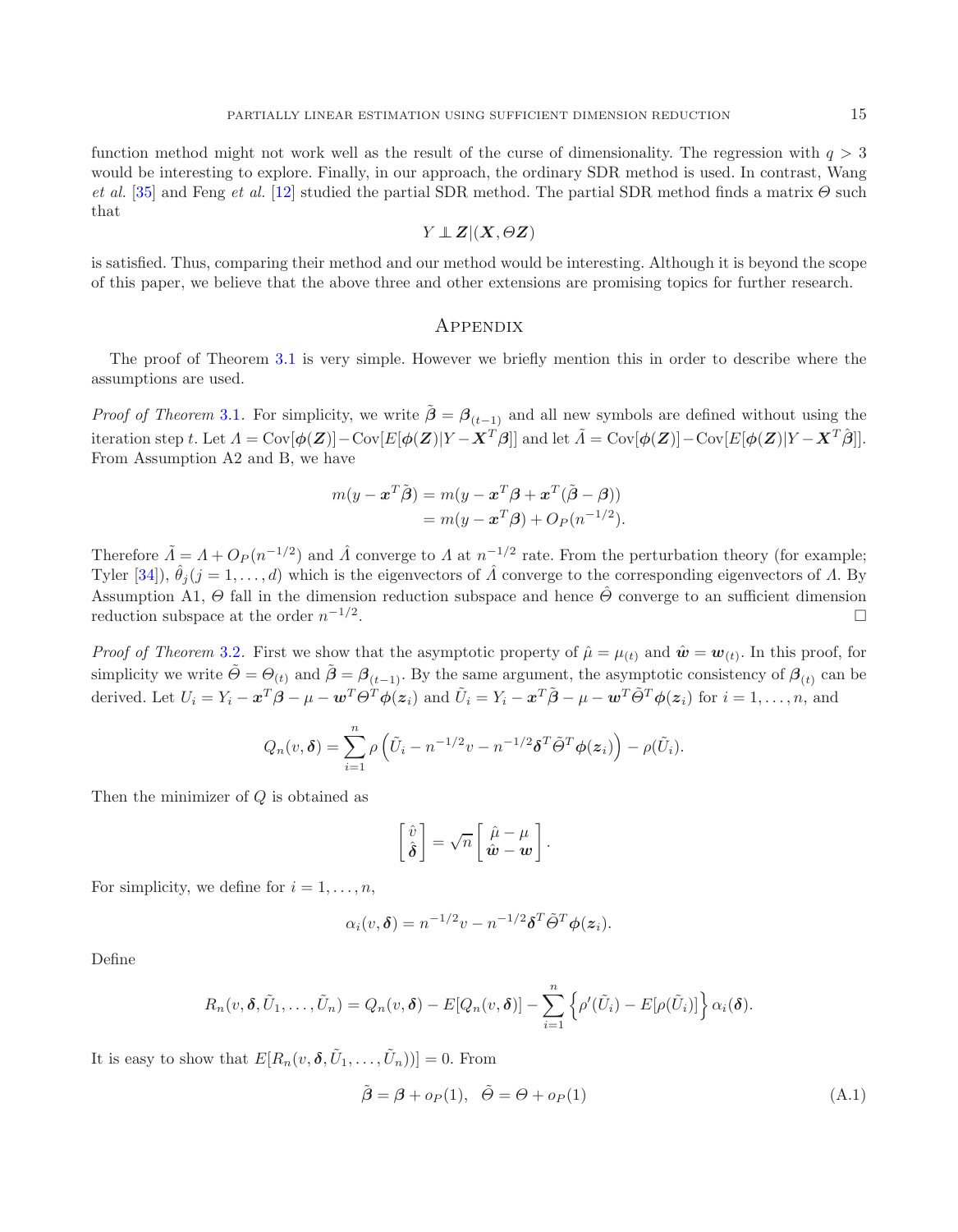and  $V[R_n(v, \delta, U_1, \ldots, U_n)] = o(1)$  by the tedious but easy calculation, we also obtain

$$
V[R_n(v, \boldsymbol{\delta}, \tilde{U}_1, \dots, \tilde{U}_n)] = o(1)
$$

under the Assumption C2 and C4. Consequently,  $R_n(v, \delta, \tilde{U}_1, \ldots, \tilde{U}_n) = o_P(1)$ . Therefore  $Q_n$  can be written as

$$
Q_n(v,\boldsymbol{\delta}) = E[Q_n(v,\boldsymbol{\delta})] + \sum_{i=1}^n \{ \rho'(U_i) - E[\rho(U_i)] \} \alpha_i(v,\boldsymbol{\delta}) + o_P(1).
$$

<span id="page-15-0"></span>Next we use the Taylor expansion of  $\Psi(\alpha_i(v, \delta))$  and  $\Psi'(\alpha_i(v, \delta))$  around  $\alpha_i(v, \delta) = 0$  and

$$
\Psi_i(\alpha_i(v,\delta)) = \Psi_i(0) + \Psi'_i(0)\alpha_i(v,\delta) + \frac{1}{2}\Psi''_i(0)\{\alpha_i(v,\delta)\}^2 + o_P(n^{-1})
$$
\n(A.2)

can be obtained. Since we have from [\(A.1\)](#page-14-0) that

$$
E[Q_n(v,\boldsymbol{\delta})] = \frac{1}{n} \sum_{i=1}^n \Psi_i(\alpha_i(v,\boldsymbol{\delta})) - \Psi_i(0),
$$

<span id="page-15-1"></span>and  $\rho'(\tilde{U}_i) = \rho'(U_i) + o_P(1)$ , [\(A.2\)](#page-15-0) yields

$$
Q_n(v,\delta) = \frac{1}{2} \sum_{i=1}^n \Psi_i''(0) \{ \alpha_i(v,\delta) \}^2 + \sum_{i=1}^n \rho'(U_i) \alpha_i(v,\delta) + o_P(1).
$$
 (A.3)

Let

$$
\boldsymbol{W}_n = \frac{1}{\sqrt{n}} \sum_{i=1}^n \rho'(U_i) \left[ \Theta^T \boldsymbol{\phi}(\boldsymbol{z}_i) \right].
$$

By Assumption C3 and Lyapunov's theorem,  $W_n$  converges to the normal with mean 0 and covariance matrix  $\Sigma_{\phi}(\{\rho'\}^2)$ . The matrix  $\Sigma_{\phi}((\{\rho'\}^2)$  is given in Section 3. Therefore

$$
\sum_{i=1}^n \rho'(U_i)\alpha_i(v,\boldsymbol{\delta}) = \boldsymbol{W}_n^T \begin{bmatrix} v \\ \boldsymbol{\delta} \end{bmatrix} \stackrel{D}{\longrightarrow} \boldsymbol{W}^T \begin{bmatrix} v \\ \boldsymbol{\delta} \end{bmatrix},
$$

where  $W \sim N(0, \Sigma_{\phi}((\{\rho'\}^2))$ . Similarly the first term of the right hand side of  $(A.3)$  converges to

$$
[v \; \boldsymbol{\delta}]^T \Sigma_{\phi}((\rho'')\begin{bmatrix} v \\ \boldsymbol{\delta} \end{bmatrix},
$$

where  $\Sigma_{\phi}((\rho'')$  is defined in Section 3. Consequently

$$
Q_n(\boldsymbol{\delta}) \stackrel{D}{\longrightarrow} Q_0(\boldsymbol{\delta}) \equiv \frac{1}{2} [\boldsymbol{v}^T \ \boldsymbol{\delta}^T] C(\boldsymbol{\varPsi}'') \begin{bmatrix} \boldsymbol{v} \\ \boldsymbol{\delta} \end{bmatrix} + \boldsymbol{W} \begin{bmatrix} \boldsymbol{v} \\ \boldsymbol{\delta} \end{bmatrix}.
$$

From Pollard [\[31](#page-16-40)] and Knight [\[21\]](#page-16-41), the minimizer of  $Q_n$  converges to the minimizer of  $Q_0$  since  $Q_0$  is convex function with respect to  $[v, \delta^T]^T$ . Therefore  $[\hat{v}, \hat{\delta}^T]^T$  is asymptotically distributed on normal with mean **0** and covariance matrix  $\Sigma_{\phi}(\rho'')^{-1}\Sigma_{\phi}(\{\rho'\})2)\Sigma_{\phi}(\rho'')^{-1}$ . As the same manner, asymptotic normality of  $\hat{\boldsymbol{\beta}} = \boldsymbol{\beta}_{(t)}$  can be shown.  $\square$ 

*Acknowledgements.* The authors are grateful to Editor, Associate Editor and two anonymous referees for their valuable comments and suggestions, which led to improvements of the paper. The research of the author was partially supported by KAKENHI 26730019.